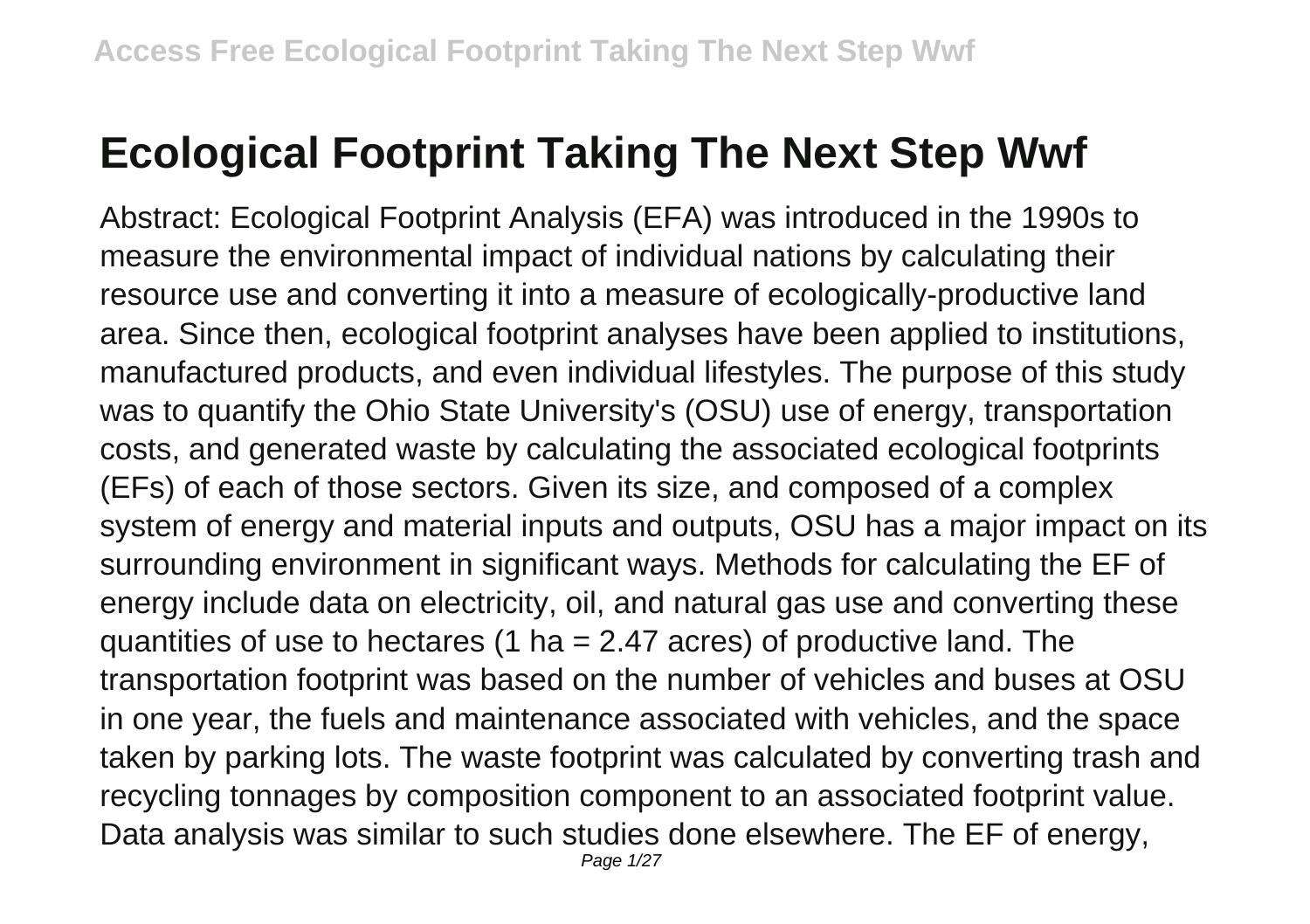transportation, and waste at OSU was found to be 8.66 hectares per capita per year (ha/cap/yr). This means that each student, faculty member, and staff member requires 8.66 ha of land per year to sustain his/her use of energy, and transportation and disposal of waste at the university. The major portion of the footprint was attributable to electricity use (1.80 ha/cap/yr, or 20.83% of total footprint), and the impact of cars (5.41 ha/cap/yr or 62.53%). The findings of this study serve as indicators of practices that greatly impact the local and global environment thus making a case that environmental costs should not be treated as externalities in the university's decision-making. With a goal to "reduce ecological footprint," OSU can further strive for environmental excellence in areas highlighted in this study.

\*\*This is the chapter slice "Is the Future Green or Grim? Gr. 5-8" from the full lesson plan "Reducing Your Community's Carbon Footprint"\*\* Encourage students to make a difference on a larger scale by examining their community's carbon footprint. Our resource illustrates the causes and effects of global climate change on communities and habitats. Identify the cause and effect events between a commuter driving to work and a distant island becoming smaller. Explore the evolution of living in cities to moving to the suburbs and how this affected a community's travel footprint. Find out how Cuba transformed their Page 2/27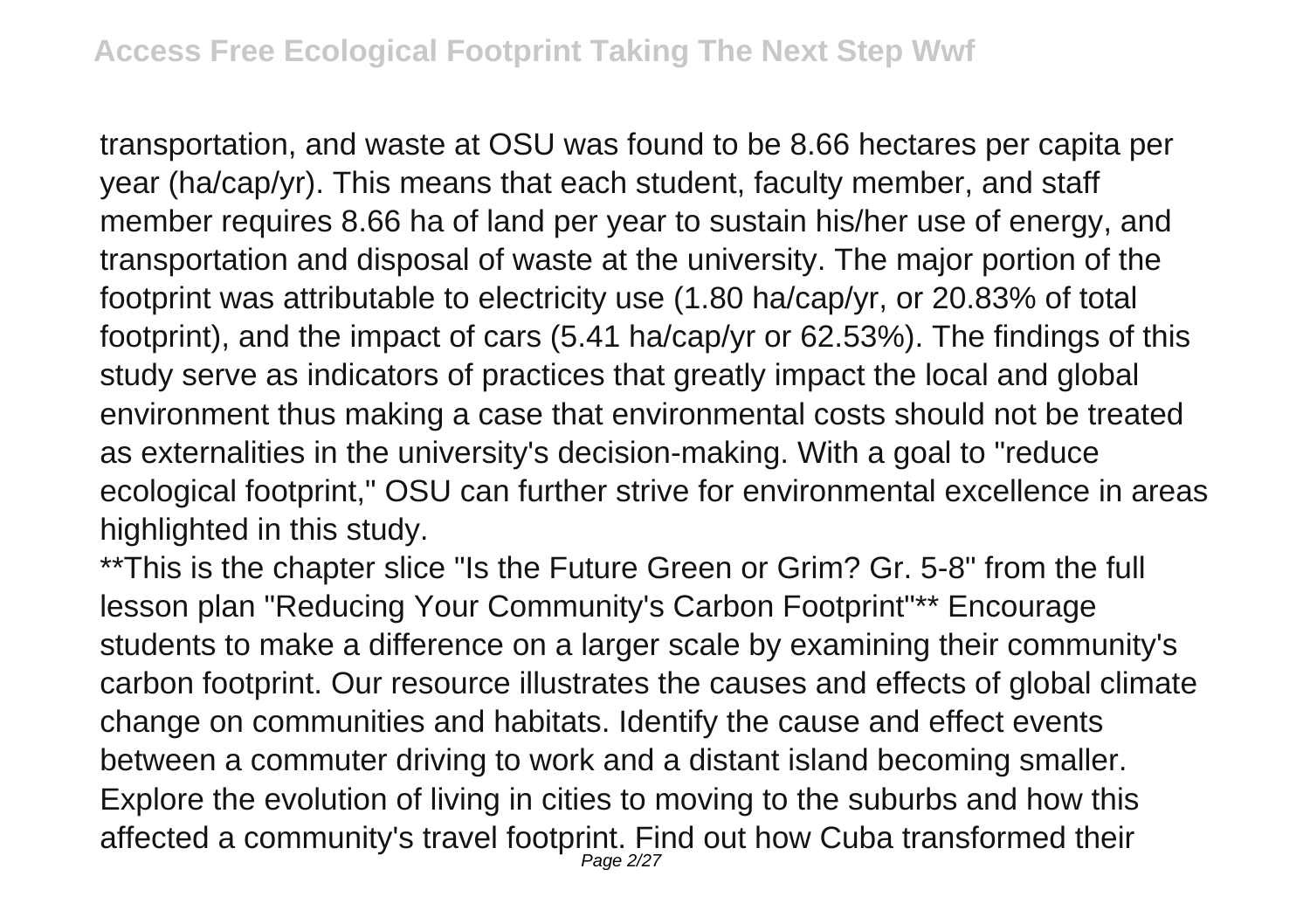farming system to one that uses no fossil fuels in just 10 years. Learn about the heat island effect caused by cities, and how this changes the local climate. Brainstorm what recycled items will become in their next life. Get inspired by reading about some green towns and cities all over the world. Explore ways in which you can help your community see a green future. Written to Bloom's Taxonomy and STEAM initiatives, additional graphic organizers, carbon footprint calculator, crossword, word search, comprehension quiz and answer key are also included.

It's warming. It's us. We're sure. It's bad. But we can fix it. After speaking to the international public for close to fifteen years about sustainability, climate scientist Dr. Nicholas realized that concerned people were getting the wrong message about the climate crisis. Yes, companies and governments are hugely responsible for the mess we're in. But individuals CAN effect real, significant, and lasting change to solve this problem. Nicholas explores finding purpose in a warming world, combining her scientific expertise and her lived, personal experience in a way that seems fresh and deeply urgent: Agonizing over the climate costs of visiting loved ones overseas, how to find low-carbon love on Tinder, and even exploring her complicated family legacy involving supermarket turkeys. In her astonishing book Under the Sky We Make, Nicholas does for Page 3/27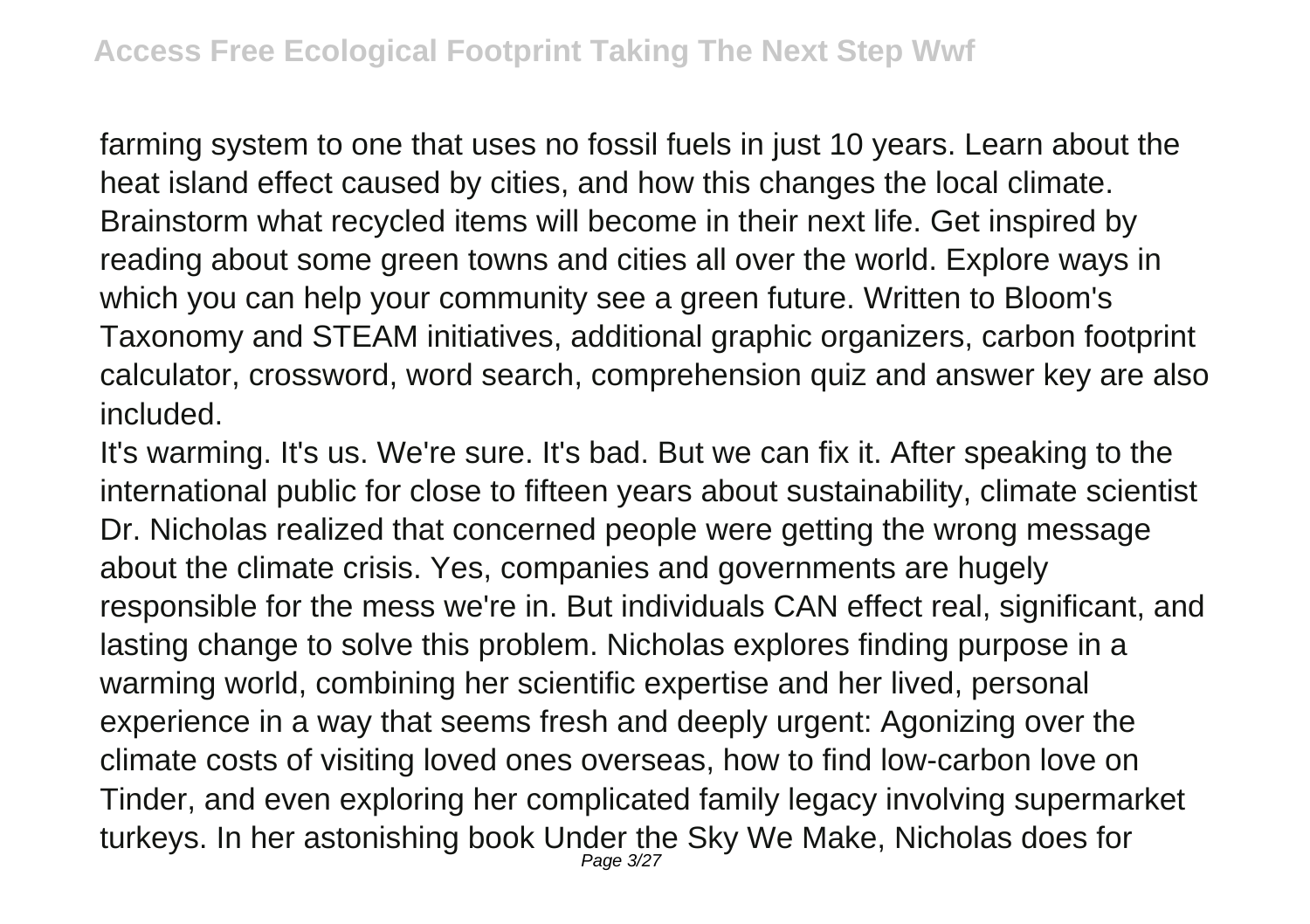climate science what Michael Pollan did more than a decade ago for the food on our plate: offering a hopeful, clear-eyed, and somehow also hilarious guide to effecting real change, starting in our own lives. Saving ourselves from climate apocalypse will require radical shifts within each of us, to effect real change in our society and culture. But it can be done. It requires, Dr. Nicholas argues, belief in our own agency and value, alongside a deep understanding that no one will ever hand us power--we're going to have to seize it for ourselves. Transitioning gracefully from the Age of Excess to the Era of Modesty. The ecological footprint is one of the most prominent tools used to measure environmental sustainability, and its rise in academic and policy debates since the early 1990s has been remarkable. Drawing upon research and examples from around the world, t

\*\*This is the chapter slice "The Transportation Footprint of a Community Gr. 5-8" from the full lesson plan "Reducing Your Community's Carbon Footprint"\*\* Encourage students to make a difference on a larger scale by examining their community's carbon footprint. Our resource illustrates the causes and effects of global climate change on communities and habitats. Identify the cause and effect events between a commuter driving to work and a distant island becoming smaller. Explore the evolution of living in cities to moving to the suburbs and how Page 4/27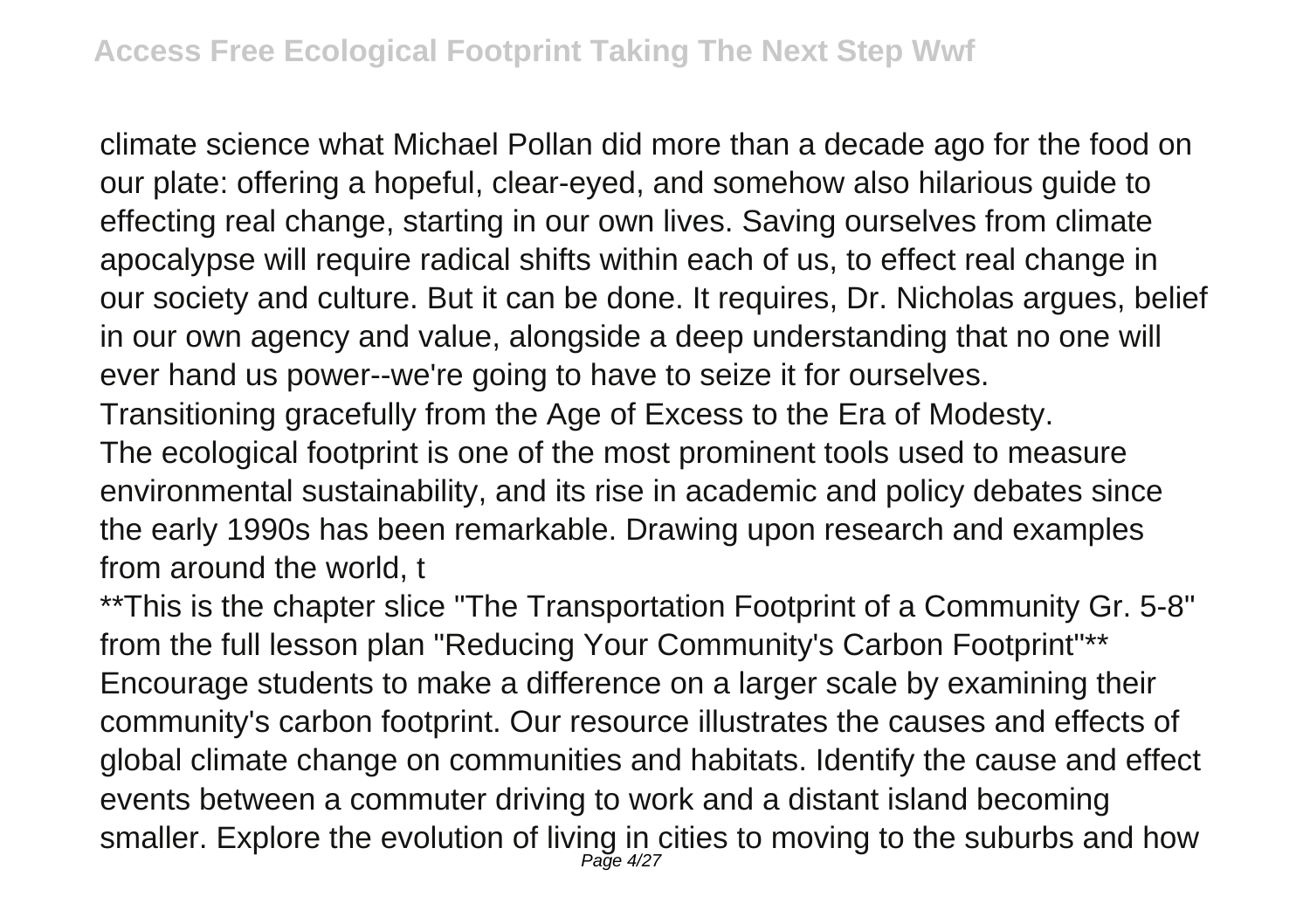this affected a community's travel footprint. Find out how Cuba transformed their farming system to one that uses no fossil fuels in just 10 years. Learn about the heat island effect caused by cities, and how this changes the local climate. Brainstorm what recycled items will become in their next life. Get inspired by reading about some green towns and cities all over the world. Explore ways in which you can help your community see a green future. Written to Bloom's Taxonomy and STEAM initiatives, additional graphic organizers, carbon footprint calculator, crossword, word search, comprehension quiz and answer key are also included.

According to many authorities the impact of humanity on the earth is already overshooting the earth's capacity to supply humanity's needs. This is an unsustainable position. This book does not focus on the problem but on the solution, by showing what it is like to live within a fair earth share ecological footprint. The authors describe numerical methods used to calculate this, concentrating on low or no cost behaviour change, rather than on potentially expensive technological innovation. They show what people need to do now in regions where their current lifestyle means they are living beyond their ecological means, such as in Europe, North America and Australasia. The calculations focus on outcomes rather than on detailed discussion of the methods used. The Page 5/27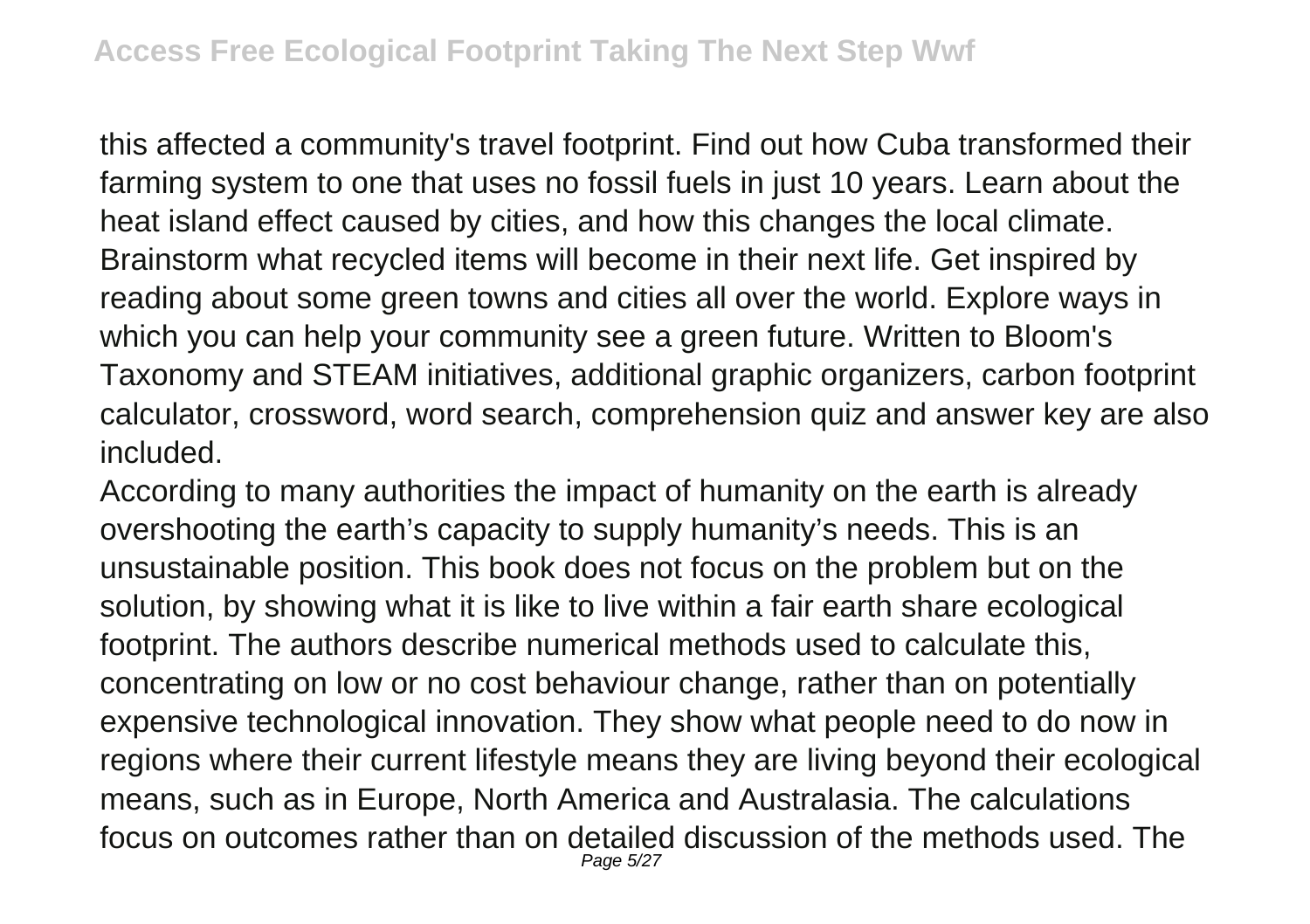main objective is to show that living with a reduced ecological footprint is both possible and not so very different from the way most people currently live in the west. The book clearly demonstrates that change in behaviour now will avoid some very challenging problems in the future. The emphasis is on workable, practical and sustainable solutions based on quantified research, rather than on generalities about overall problems facing humanity.

Thorough and detailed, The Carbon Footprint Handbook encompasses all areas of carbon footprint, including the scientific elements, methodological and technological aspects, standards, industrial case studies, and communication of carbon footprint results. Written and edited by an international group of experts, the far-ranging topics on carbon footprinting are divided into three sections comprising chapters focused on methodology, modeling, and case studies. The concepts of carbon footprint and climate change are no longer new to the world. As a result, there is increasing interest in quantifying and reducing the carbon footprint around the world, from industrial to individual levels. This book describes modeling aspects and calculations of carbon footprint in organizations and production. It emphasizes the importance of locating non-polluting energy sources as well as sustainability. The book also provides case studies offering a wealth of information on practices and methods in detecting and addressing Page 6/27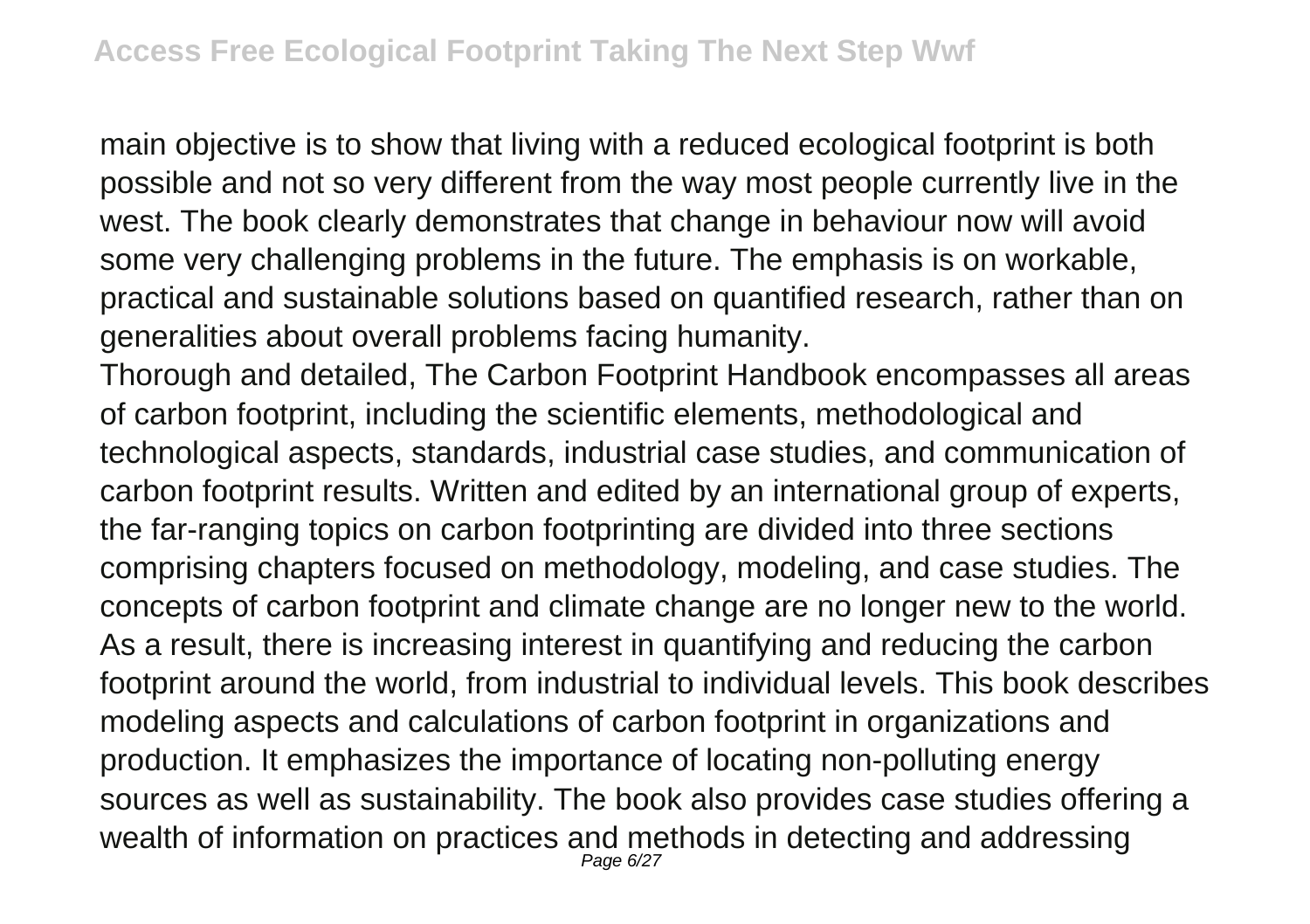carbon footprint. The Carbon Footprint Handbook is an important reference that discusses, in depth, the essential details of carbon footprint assessment. It uses research and case studies on methods and practices from locations around the world including China, India, Spain, and Latin America. It demonstrates that the problems of carbon footprint are indeed worldwide while showing how they can be addressed in myriad areas of life, from industrial to personal action. This book analyzes the relationship between large-scale industrial activity and the carbon footprint, and provides a theoretical framework and tools to calculate the carbon footprint of industrial activities at every stage of their life cycles, including urban-planning master plans, recycling activities, project and building stages as well as managing and manufacturing. Discussing the main preventative and corrective measures that can be utilized, it includes case studies, reports on technological developments and examples of successful policies to provide inspiration to readers. This book collects the contributions of authors from four continents, in order to analyze from as many as possible points of view and using many different approaches, the problem of sustainability in today's globalized world.

\*\*This is the chapter slice "Climate is Changing, and So Must We Gr. 5-8" from the full lesson plan "Reducing Your Community's Carbon Footprint"\*\* Encourage students to make a difference on a larger scale by examining their community's carbon footprint. Our resource illustrates the causes and effects of global climate change on communities and habitats. Identify the cause and effect events between a commuter driving to work and a distant island becoming smaller. Explore the evolution of living in cities to moving to the suburbs and how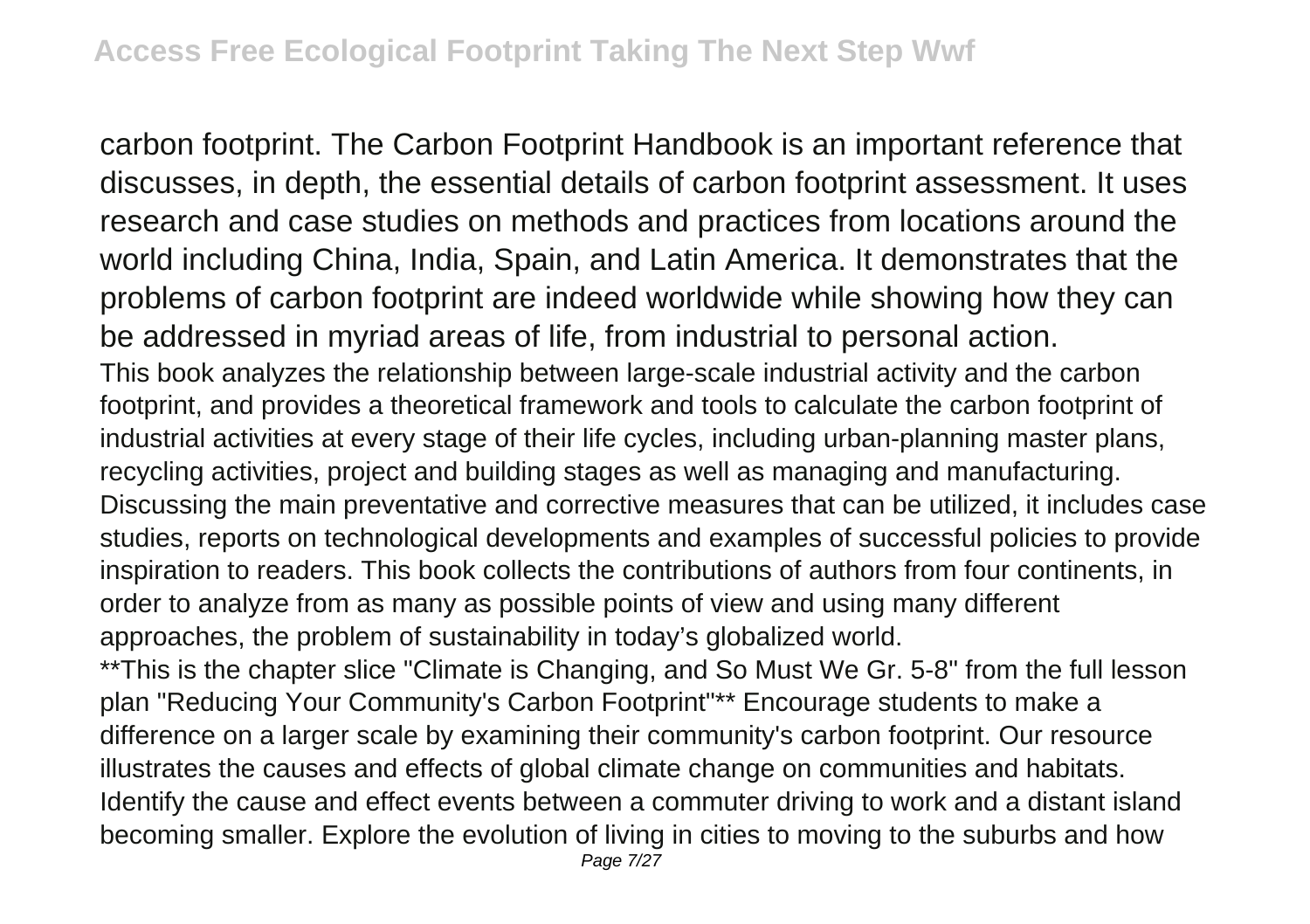this affected a community's travel footprint. Find out how Cuba transformed their farming system to one that uses no fossil fuels in just 10 years. Learn about the heat island effect caused by cities, and how this changes the local climate. Brainstorm what recycled items will become in their next life. Get inspired by reading about some green towns and cities all over the world. Explore ways in which you can help your community see a green future. Written to Bloom's Taxonomy and STEAM initiatives, additional graphic organizers, carbon footprint calculator, crossword, word search, comprehension quiz and answer key are also included. • New York Times bestseller • The 100 most substantive solutions to reverse global warming, based on meticulous research by leading scientists and policymakers around the world "At this point in time, the Drawdown book is exactly what is needed; a credible, conservative solutionby-solution narrative that we can do it. Reading it is an effective inoculation against the widespread perception of doom that humanity cannot and will not solve the climate crisis. Reported by-effects include increased determination and a sense of grounded hope." —Per Espen Stoknes, Author, What We Think About When We Try Not To Think About Global Warming "There's been no real way for ordinary people to get an understanding of what they can do and what impact it can have. There remains no single, comprehensive, reliable compendium of carbon-reduction solutions across sectors. At least until now. . . . The public is hungry for this kind of practical wisdom." —David Roberts, Vox "This is the ideal environmental sciences textbook—only it is too interesting and inspiring to be called a textbook." —Peter Kareiva, Director of the Institute of the Environment and Sustainability, UCLA In the face of widespread fear and apathy, an international coalition of researchers, professionals, and scientists have come together to offer a set of realistic and bold solutions to climate change.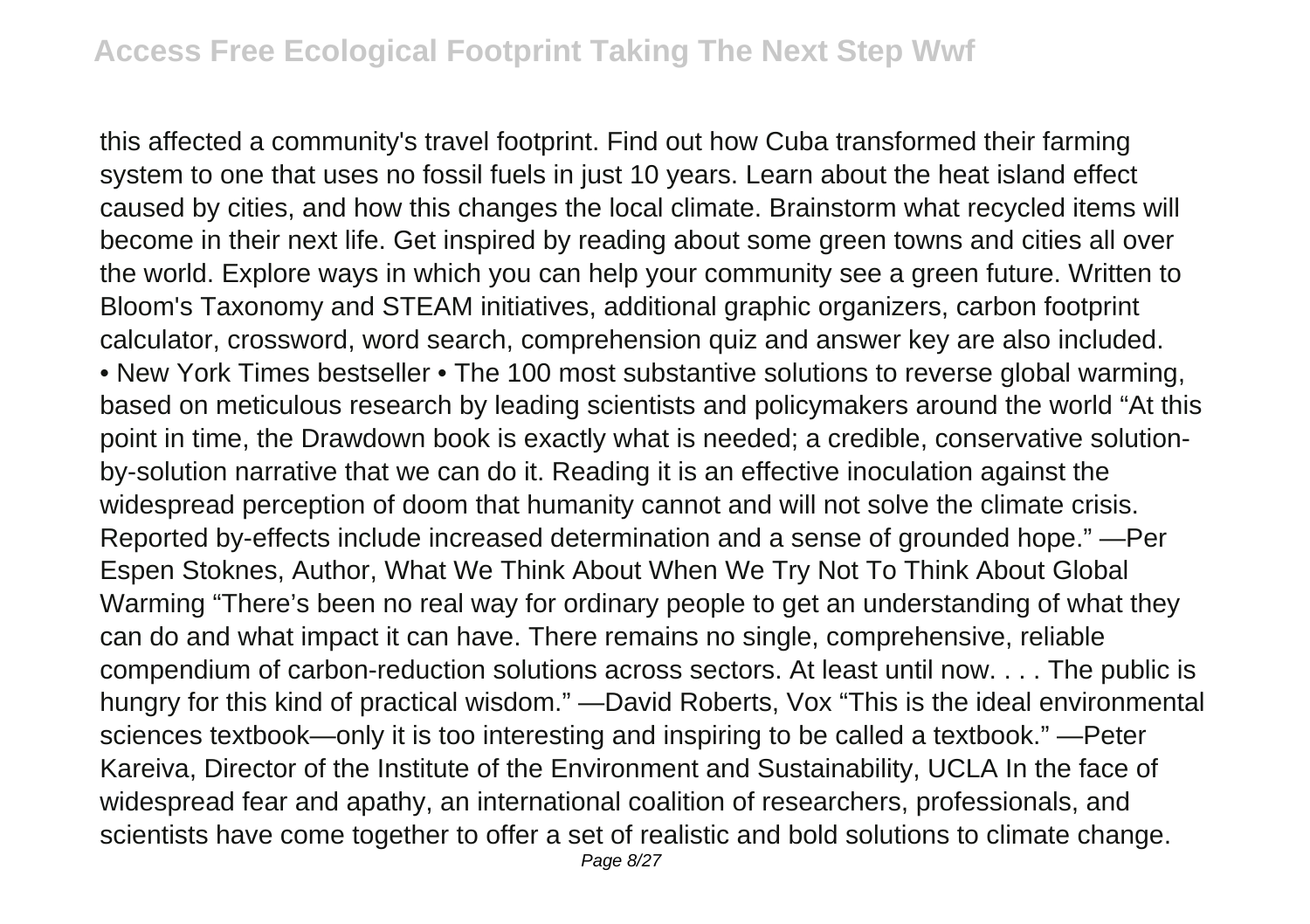One hundred techniques and practices are described here—some are well known; some you may have never heard of. They range from clean energy to educating girls in lower-income countries to land use practices that pull carbon out of the air. The solutions exist, are economically viable, and communities throughout the world are currently enacting them with skill and determination. If deployed collectively on a global scale over the next thirty years, they represent a credible path forward, not just to slow the earth's warming but to reach drawdown, that point in time when greenhouse gases in the atmosphere peak and begin to decline. These measures promise cascading benefits to human health, security, prosperity, and wellbeing—giving us every reason to see this planetary crisis as an opportunity to create a just and livable world.

#1 NEW YORK TIMES BESTSELLER \* "The Uninhabitable Earth hits you like a comet, with an overflow of insanely lyrical prose about our pending Armageddon."--Andrew Solomon, author of The Noonday Demon With a new afterword It is worse, much worse, than you think. If your anxiety about global warming is dominated by fears of sea-level rise, you are barely scratching the surface of what terrors are possible--food shortages, refugee emergencies, climate wars and economic devastation. An "epoch-defining book" (The Guardian) and "this generation's Silent Spring" (The Washington Post), The Uninhabitable Earth is both a travelogue of the near future and a meditation on how that future will look to those living through it--the ways that warming promises to transform global politics, the meaning of technology and nature in the modern world, the sustainability of capitalism and the trajectory of human progress. The Uninhabitable Earth is also an impassioned call to action. For just as the world was brought to the brink of catastrophe within the span of a lifetime, the responsibility to avoid it now belongs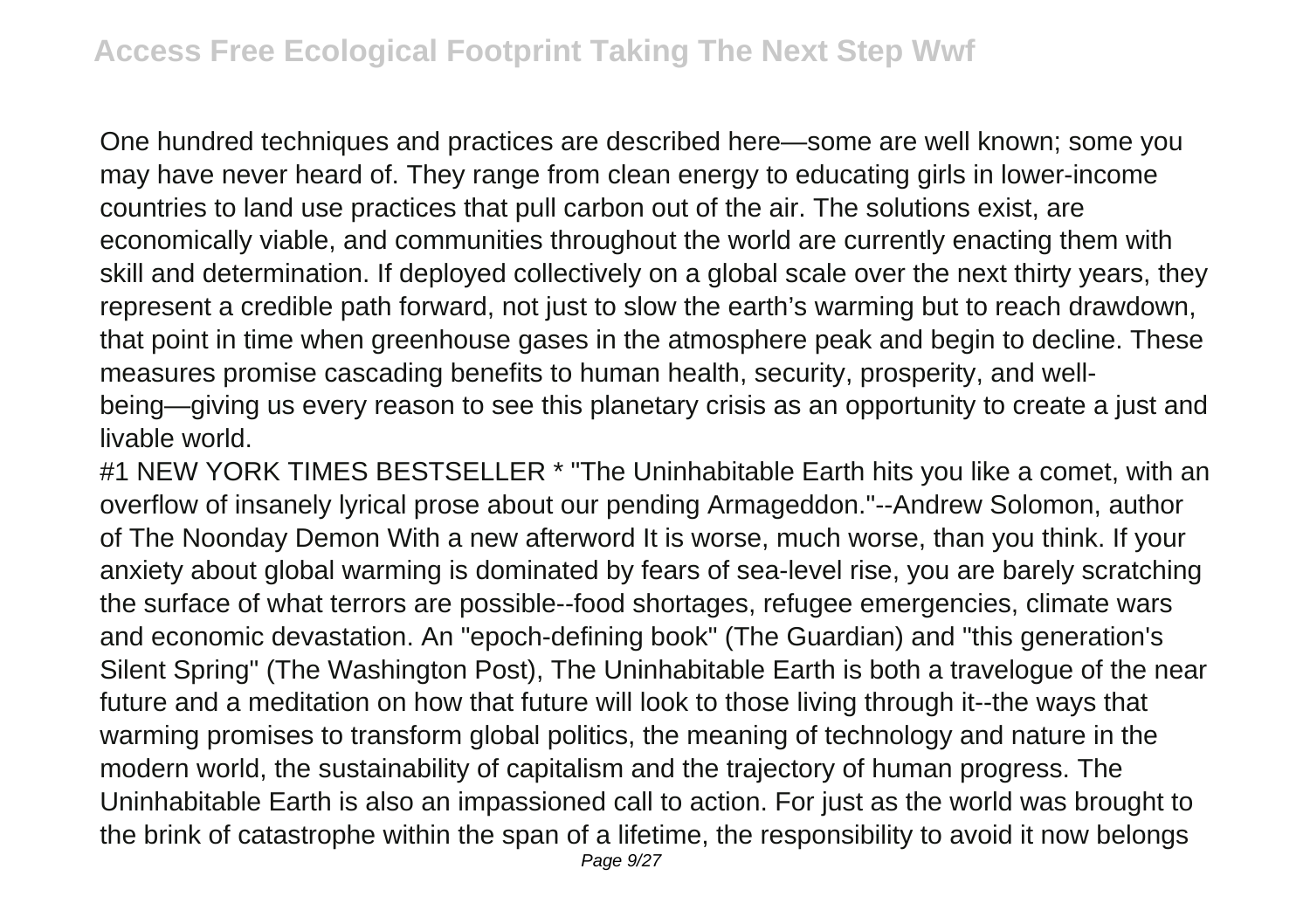to a single generation--today's. Praise for The Uninhabitable Earth "The Uninhabitable Earth is the most terrifying book I have ever read. Its subject is climate change, and its method is scientific, but its mode is Old Testament. The book is a meticulously documented, whiteknuckled tour through the cascading catastrophes that will soon engulf our warming planet."--Farhad Manjoo, The New York Times "Riveting. . . . Some readers will find Mr. Wallace-Wells's outline of possible futures alarmist. He is indeed alarmed. You should be, too."--The Economist "Potent and evocative. . . . Wallace-Wells has resolved to offer something other than the standard narrative of climate change. . . . He avoids the 'eerily banal language of climatology' in favor of lush, rolling prose."--Jennifer Szalai, The New York Times "The book has potential to be this generation's Silent Spring."--The Washington Post "The Uninhabitable Earth, which has become a best seller, taps into the underlying emotion of the day: fear. . . . I encourage people to read this book."--Alan Weisman, The New York Review of **Books** 

Encourage students to make a difference on a larger scale by examining their community's carbon footprint. With the rise of global temperature, polar ice caps are melting, resulting in the possibility of low-lying islands disappearing under the ocean. Students will learn about other causes and effects of global climate change on communities and habitats. Using our resource, students will examine their community's transportation and food footprint, the heat island effect, alternative energy — including how to use trash to generate electricity— and examples of carbon neutral communities. Our resource is equipped with a carbon footprint calculator, designed specifically to calculate your community's carbon footprint and ways to make that footprint smaller. Reading passages, comprehension questions, crossword puzzle, word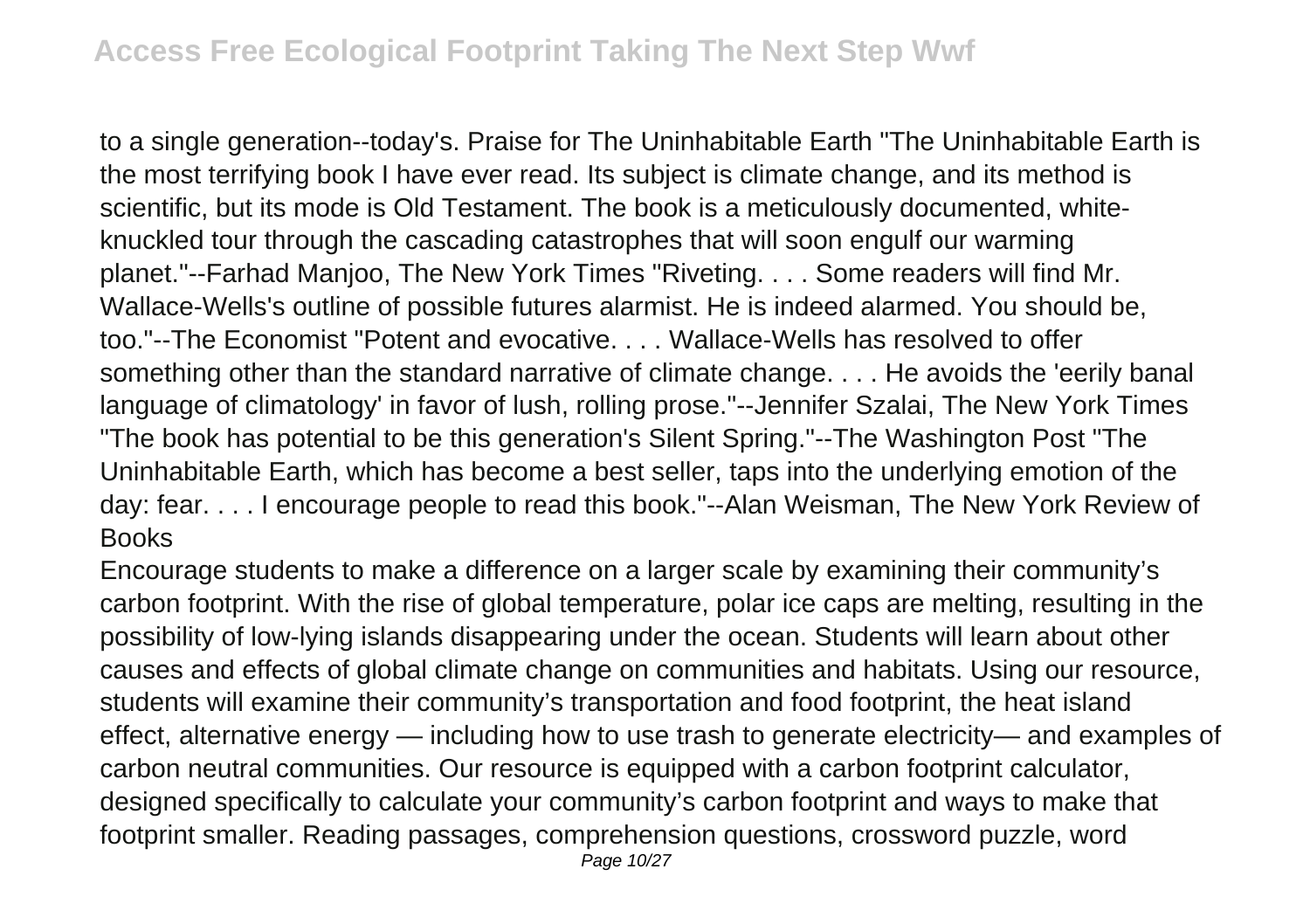search, test prep, and color mini posters are also included. All of our content is aligned to your State Standards and are written to Bloom's Taxonomy.

The hidden material histories of music. Music is seen as the most immaterial of the arts, and recorded music as a progress of dematerialization—an evolution from physical discs to invisible digits. In Decomposed, Kyle Devine offers another perspective. He shows that recorded music has always been a significant exploiter of both natural and human resources, and that its reliance on these resources is more problematic today than ever before. Devine uncovers the hidden history of recorded music—what recordings are made of and what happens to them when they are disposed of. Devine's story focuses on three forms of materiality. Before 1950, 78 rpm records were made of shellac, a bug-based resin. Between 1950 and 2000, formats such as LPs, cassettes, and CDs were all made of petroleum-based plastic. Today, recordings exist as data-based audio files. Devine describes the people who harvest and process these materials, from women and children in the Global South to scientists and industrialists in the Global North. He reminds us that vinyl records are oil products, and that the so-called vinyl revival is part of petrocapitalism. The supposed immateriality of music as data is belied by the energy required to power the internet and the devices required to access music online. We tend to think of the recordings we buy as finished products. Devine offers an essential backstory. He reveals how a range of apparently peripheral people and processes are actually central to what music is, how it works, and why it matters.

This new book presents important research in the field of ecological economics which is a trans-disciplinary field of academic research that addresses the dynamic and spatial interdependence between human economies and natural ecosystems. Ecological economics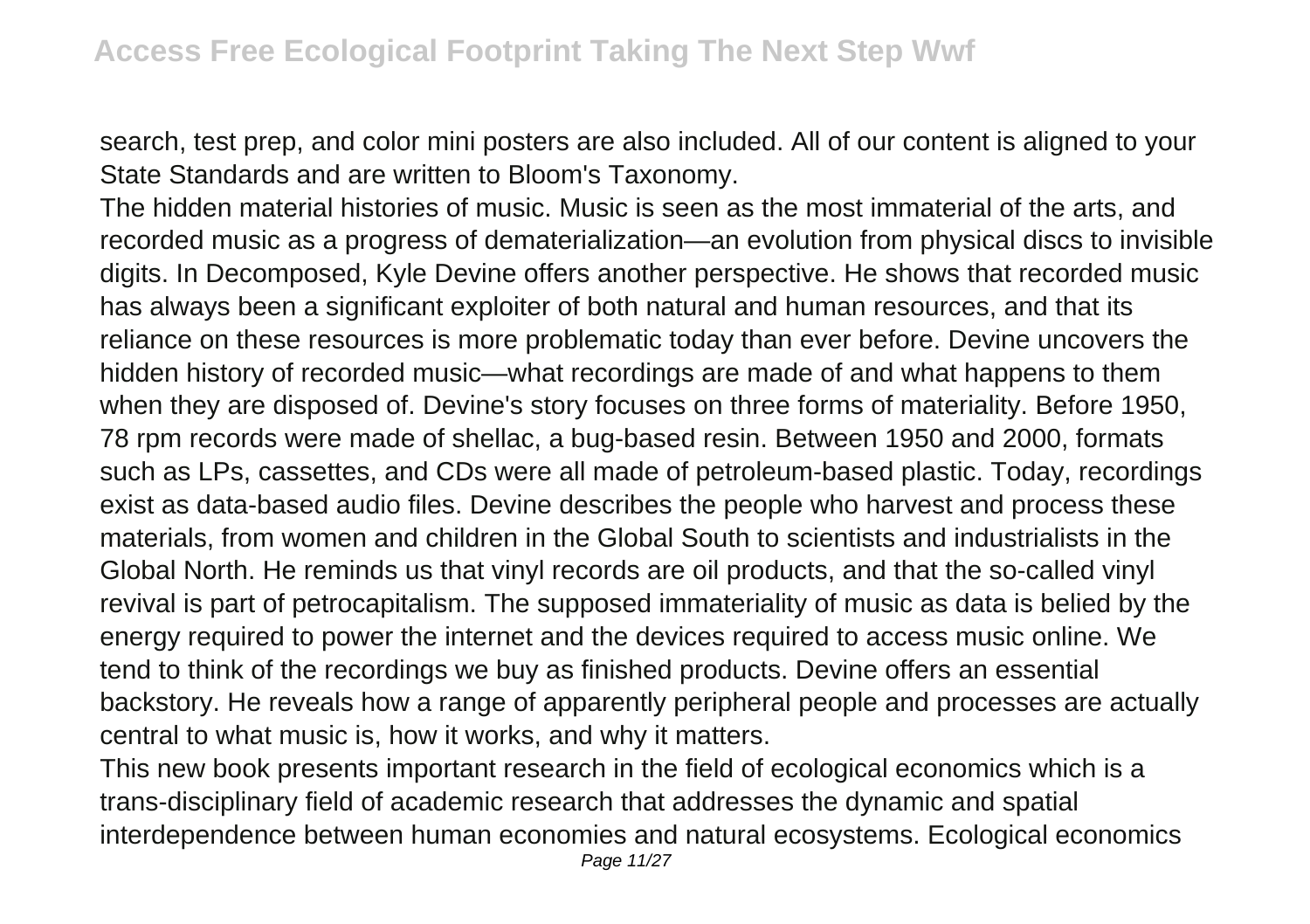brings together and connects different disciplines, within the natural and social sciences but especially between these broad areas. Ecological economics presents a more pluralistic approach to the study of environmental problems and policy solutions, characterised by systems perspectives, adequate physical and biological contexts, and a focus on long-term environmental sustainability.

"How to Reduce Your Carbon Footprint is the world citizen's guide to pushing back the advance of global warming. This colorful handbook offers 500 practical, easily achievable ideas that conserve energy, prevent pollution, and save money. Did you know that unplugging appliances and cell phone chargers when not in use can reduce electricity bills by 10 percent? Or that recycling just one glass bottle saves enough power to run a computer for 30 minutes? Whether the subject is jet travel, dish washing, or any of the 50 topics in the book, surprising statistics and innovative graphics will inspire action and demonstrate that simple habits can lead to big results"--Amazon.com.

#1 NEW YORK TIMES BEST SELLER • In this urgent, authoritative book, Bill Gates sets out a wide-ranging, practical—and accessible—plan for how the world can get to zero greenhouse gas emissions in time to avoid a climate catastrophe. Bill Gates has spent a decade investigating the causes and effects of climate change. With the help of experts in the fields of physics, chemistry, biology, engineering, political science, and finance, he has focused on what must be done in order to stop the planet's slide to certain environmental disaster. In this book, he not only explains why we need to work toward net-zero emissions of greenhouse gases, but also details what we need to do to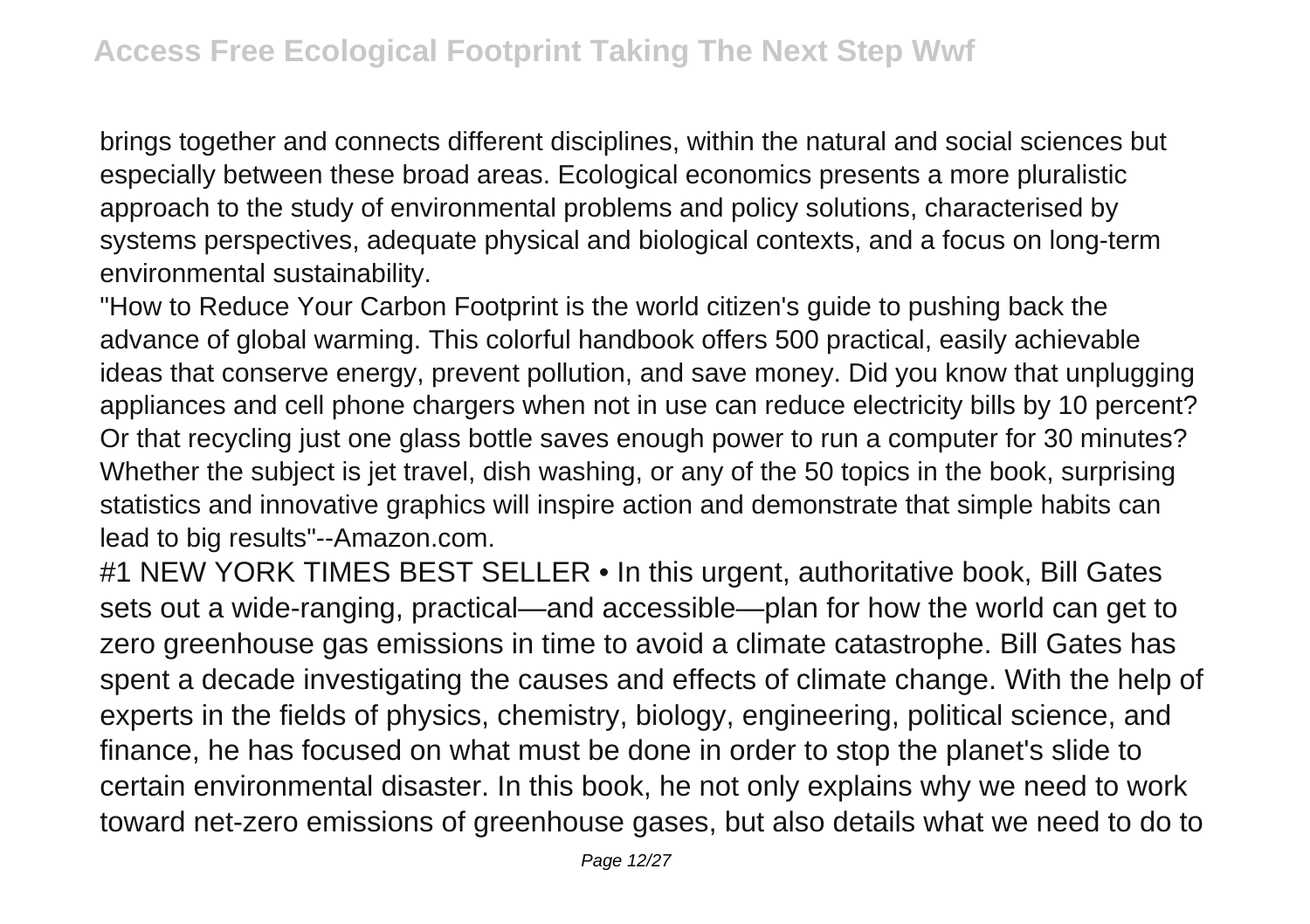achieve this profoundly important goal. He gives us a clear-eyed description of the challenges we face. Drawing on his understanding of innovation and what it takes to get new ideas into the market, he describes the areas in which technology is already helping to reduce emissions, where and how the current technology can be made to function more effectively, where breakthrough technologies are needed, and who is working on these essential innovations. Finally, he lays out a concrete, practical plan for achieving the goal of zero emissions—suggesting not only policies that governments should adopt, but what we as individuals can do to keep our government, our employers, and ourselves accountable in this crucial enterprise. As Bill Gates makes clear, achieving zero emissions will not be simple or easy to do, but if we follow the plan he sets out here, it is a goal firmly within our reach.

New legislation, rising energy costs and increasing demand for green credentials have moved sustainable IT up the business agenda. This ebook looks at different aspects of green IT - from sustainably managing IT assets, ethically recycling hardware or using IT to reduce carbon footprint - and how to incorporate them in business strategy. Ecological footprinting is rapidly being adopted as an effective and practical way to measure our impact on the environment - in both large- and small-scale planning and development. This is an introduction to ecological footprint analysis, showing how it can be done, and how to measure the footprints of activities, lifestyles, organizations and regions. Case studies illustrate its effectiveness at national, organizational, individual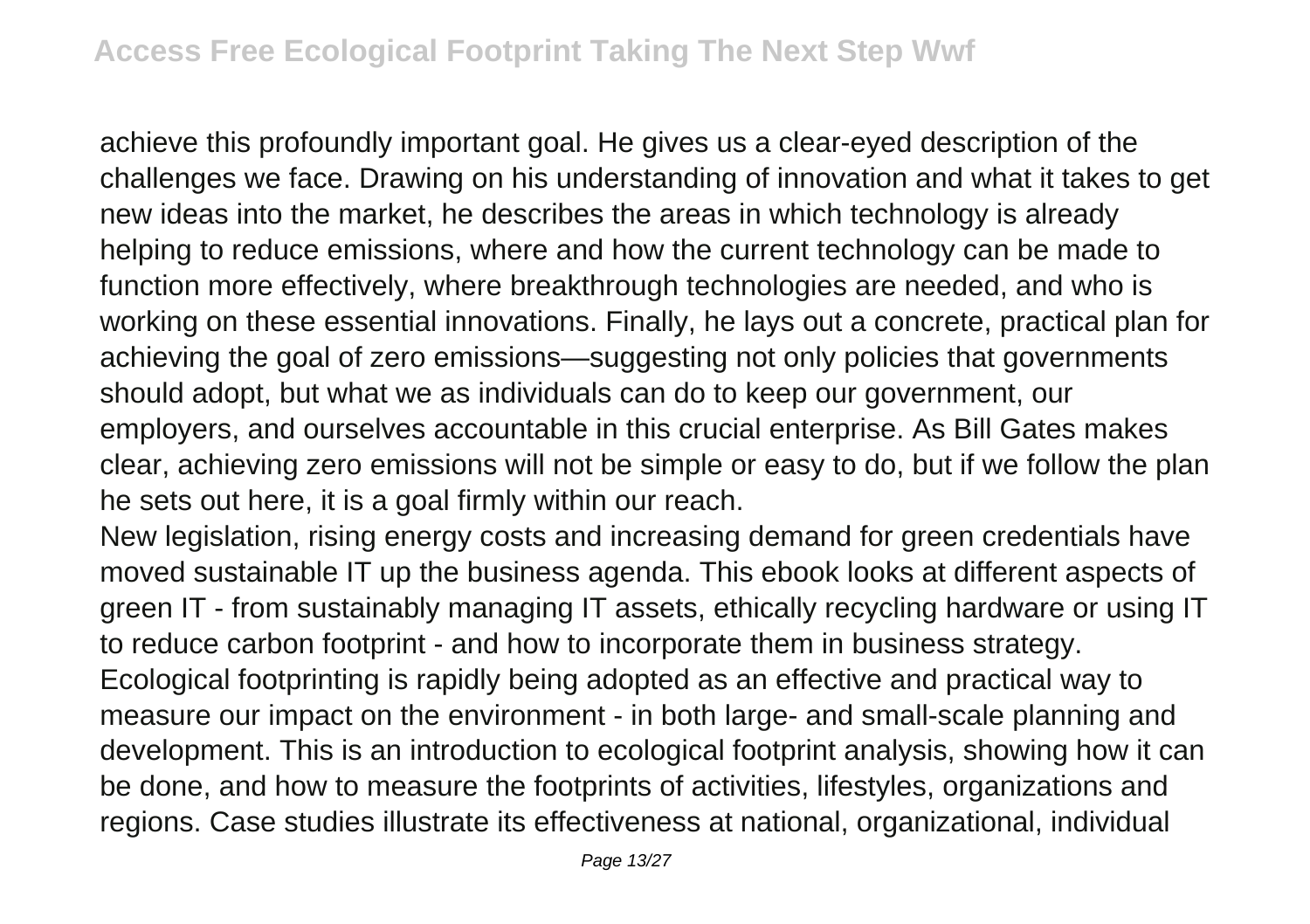and product levels.

Our Ecological Footprint presents a powerful model for measuring humanity's impact on the Earth to reduce the harm we are causing the planet before it's too late. While some people believe we can find a middle ground between environmental conservation and economic development, or that future technological discoveries will solve the problem, the authors warn that our planet's limited resources simply can't support an economic system based on unlimited growth. Our Ecological Footprint offers a valuable tool to help us live more sustainably and safeguard our natural resources for generations to come.

This book emphasizes that by the year 2009, the impact of climate change will be noticed by all and that a possible global crisis may developperhaps no later than 2025. It explains that since global warming is man-made, humanity has no choice but to adjust its lifestyle, reduce its ecological footprint, and also restore the ecology in order to avoid possible catastrophic climate change. Companies will have to play an important role in resolving this situation and may need to review their direction; if need be, companies may have to take the lead and act without the support of their respective governments. While organizations may in some cases already have taken a leading role, there is not yet sufficient action taking place to combat climate change. While the information in this book contains a brief overview of the possible events for the next twenty years, it also holds the key which is needed to change human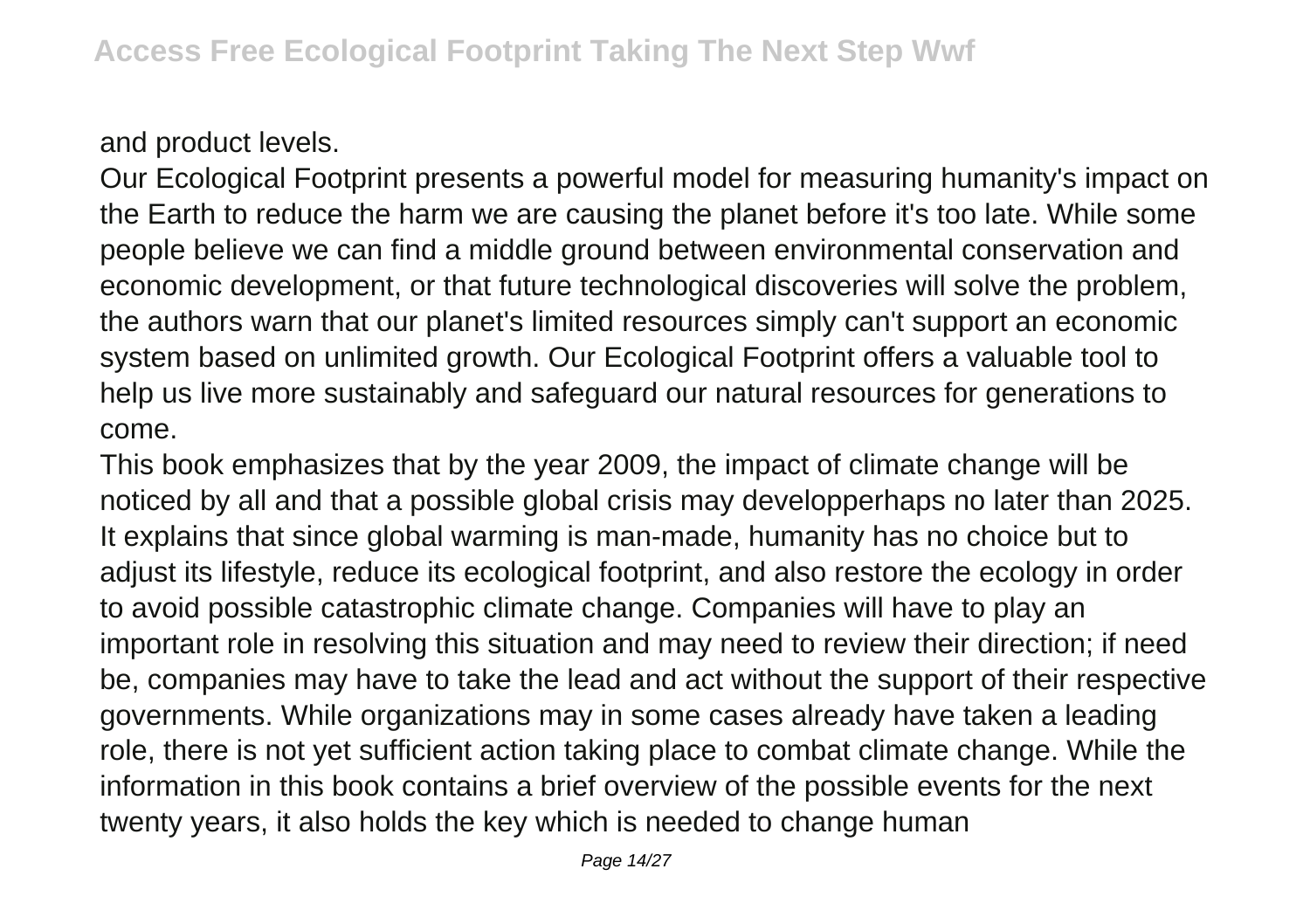consciousnessdirectly addressing the main aspects of human consciousness that are the cause of many planetary imbalances. The author decided to publish this material, which she received late 2004, because of a looming planetary crisis. Some of the timelines predicted in the book are now beginning to emerge. Many organizations can play a major role in making changes to support the environment and can in the endperhaps more so than governmentscreate the solution to an enormous global problem. Those in leading positions can be a step ahead. It may be in their interest to do soto be competitive as part of a new, ecologically more aware future. There is a trend in business whereby people are proactively looking for solutions; while there may be technical solutions available for some aspects of this emerging crisis, innovation is required to implement solutions back into the production process and into society. Within each person already resides a unique, very creative and innovative part that may be of assistance. Each person has access to this innovative part within which has answers and solutions to any situation in life. This innate part is often able to express itself in people with very good creative ability or people with a special gift and is available to everyone who wishes to find it. In this book an example is shown of how this creative and innovative part could become a resource for business. This part is sometimes called the true self, your authenticity, or your own innate uniqueness. For those who wish to explore this part, a method which is briefly outlined in this book, may be beneficial. This unique method, called exchange of awareness, utilizes the persons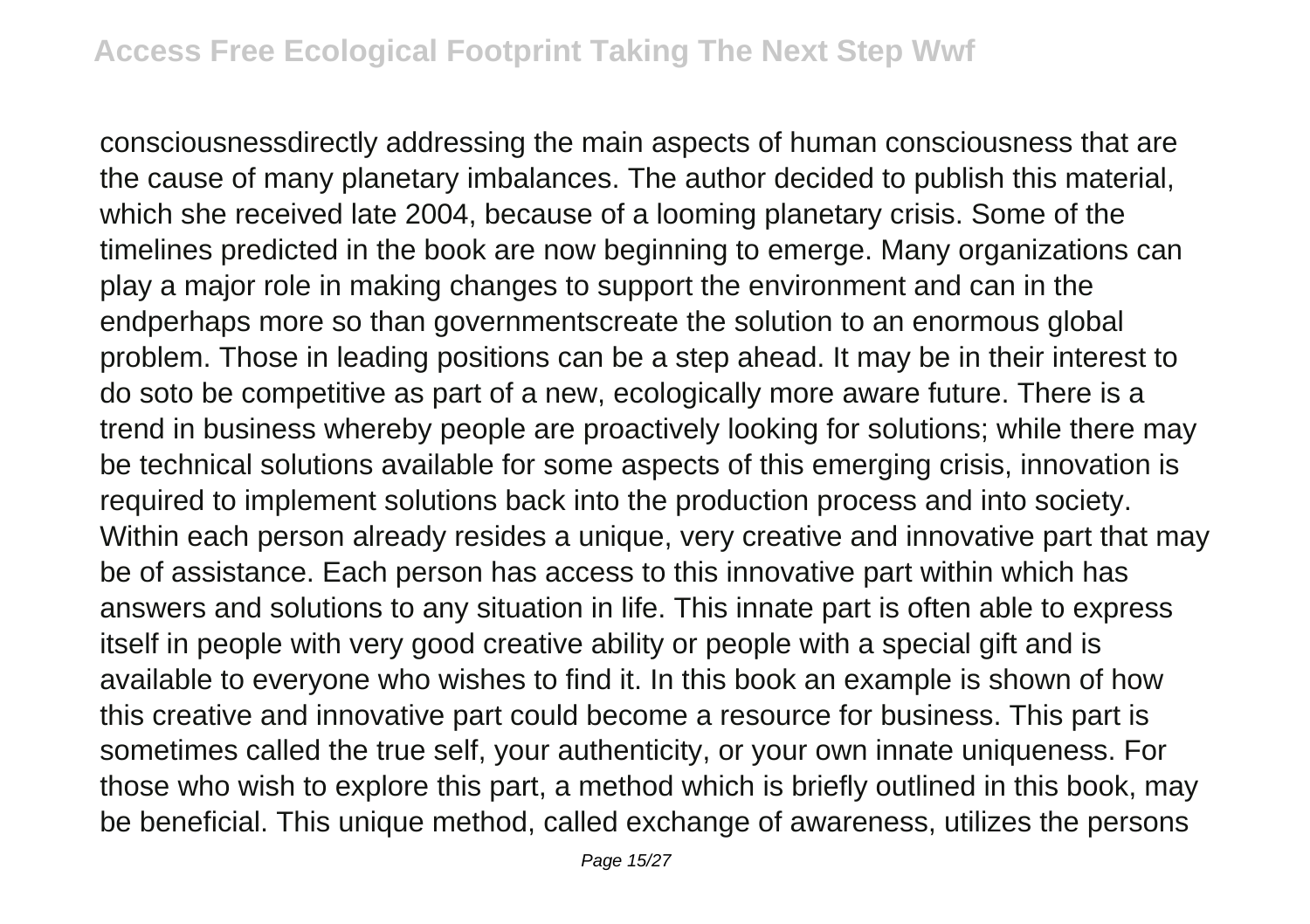self through a process that may be of assistance. It includes an example of how to apply this method in personal relationships and in the workplace environment, such as when staff members are not in alignment with a companys general objectives. The true self or innate uniqueness knows what is required in any situation and may be of help by providing further insights. More care and caring procedures are needed to be applied by humanity. The book provides examples of care (or lack thereof) in the context of both business and personal relationships. It shows where care is often lacking in a business process, such as sales. It includes some sample conceptual ideas about implementation of care. These care concepts, which are a major issue, are often absent in todays society and need to be implemented in any organizational structure, such as a business, hospital, or educational facility to improve functionality and outflow. Through implementation of care principles, there may be an improvement in the outflow of people and the structures they take part in with benefits for all of life and society at large.

Assessing and Measuring Environmental Impact and Sustainability answers the question "what are the available methodologies to assess the environmental sustainability of a product, system or process? Multiple well-known authors share their expertise in order to give a broad perspective of this issue from a chemical and environmental engineering perspective. This mathematical, quantitative book includes many case studies to assist with the practical application of environmental and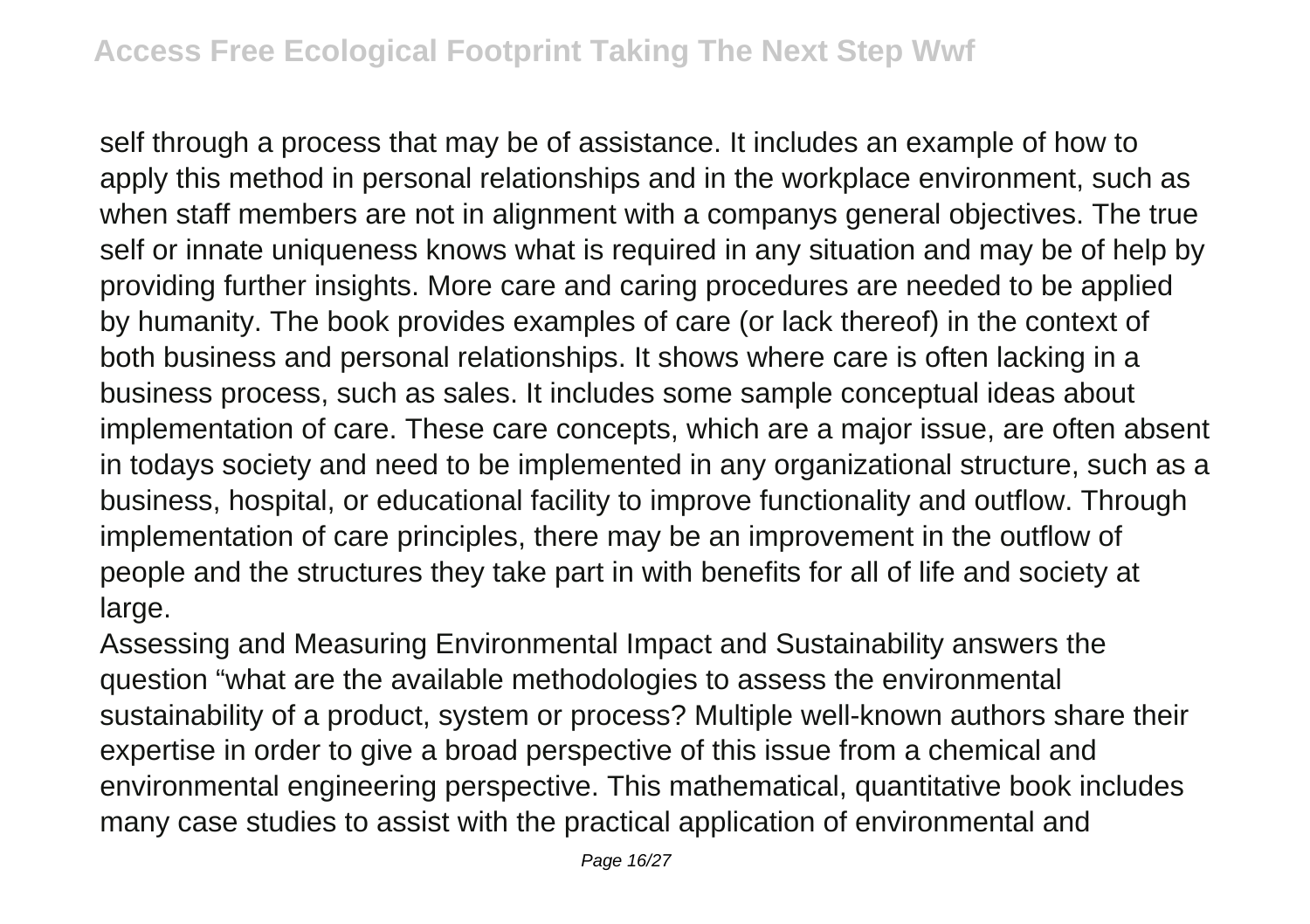sustainability methods. Readers learn how to efficiently assess and use these methods. This book summarizes all relevant environmental methodologies to assess the sustainability of a product and tools, in order to develop more green products or processes. With life cycle assessment as its main methodology, this book speaks to engineers interested in environmental impact and sustainability. Helps engineers to assess, evaluate, and measure sustainability in industry Provides workable approaches to environmental and sustainability assessment Readers learn tools to assess the sustainability of a process or product and to design it in an environmentally friendly way 'The most effective ways for individuals to reduce their carbon footprint' INews Climate Change researcher, Seth Wynes, sets out in the simplest terms how you can make a real and positive impact. Make changes at home, at work, to how you shop, eat, live start by finding one thing your family can change with this book and do it today. What you do matters - and the science proves it. How many actions can you tick of the list in this book to help save our planet?

This 6x9 inch, 80 page comic strip journal is a fun and novel way of developing an awareness in the young, of the impact we humans are having on our world. The drawing they do will elicit thoughtful personal ways to capture the issue surrounding us all, of the part we play in climate change. There are dot grid pages for notes or additional illustrations and a page after each section to make a poster that depicts the overall premise of the comic strip. This encourages creativity in picture form about the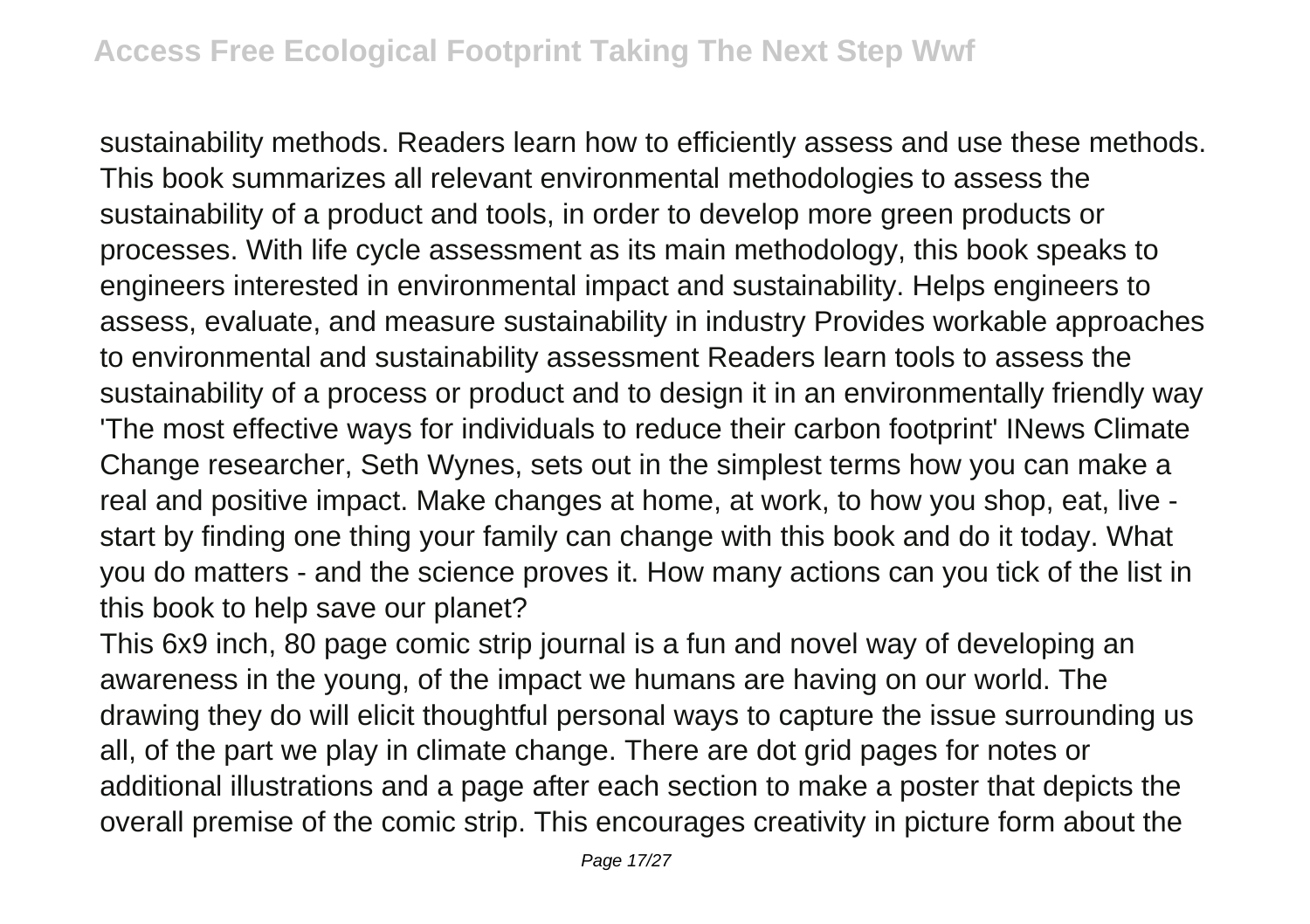world crises and the need to reduce, recycle and reuse to prevent further waste and pollution of the environment. This journal is a must for young people, students and all those learning about or interested in Global Warming, Climate Change, Carbon Footprint and it's effect on our Ecosystem. It would make a wonderful thoughtful gift. Our Ecological Footprint presents an internationally-acclaimed tool for measuring and visualizing the resources required to sustain our households, communities, regions and nations, converting the seemingly complex concepts of carrying capacity, resource-use, wastedisposal and the like into a graphic form that everyone can grasp and use. An excellent handbook for community activists, planners, teachers, students and policy makers. Ecological FootprintManaging Our Biocapacity BudgetNew Society Publishers Environmental Carbon Footprints: Industrial Case Studies provides a wide range of industrial case-studies, beginning with textiles, energy systems and bio-fuels. Each footprint is associated with background information, scientific consensus and the reason behind its invention, methodological framework, assessment checklist, calculation tool/technique, applications, challenges and limitations. More importantly, applications of each indicator/framework in various industrial sectors and their associated challenges are presented. As case studies are the most flexible of all research designs, this book allows researchers to retain the holistic characteristics of real-life events while investigating empirical events. Includes case studies from various industries, such as textiles, energy systems and conventional and bio-fuels Provides the calculation tool/technique, applications, challenges and limitations for determining carbon footprints on an industry by industry basis Presents the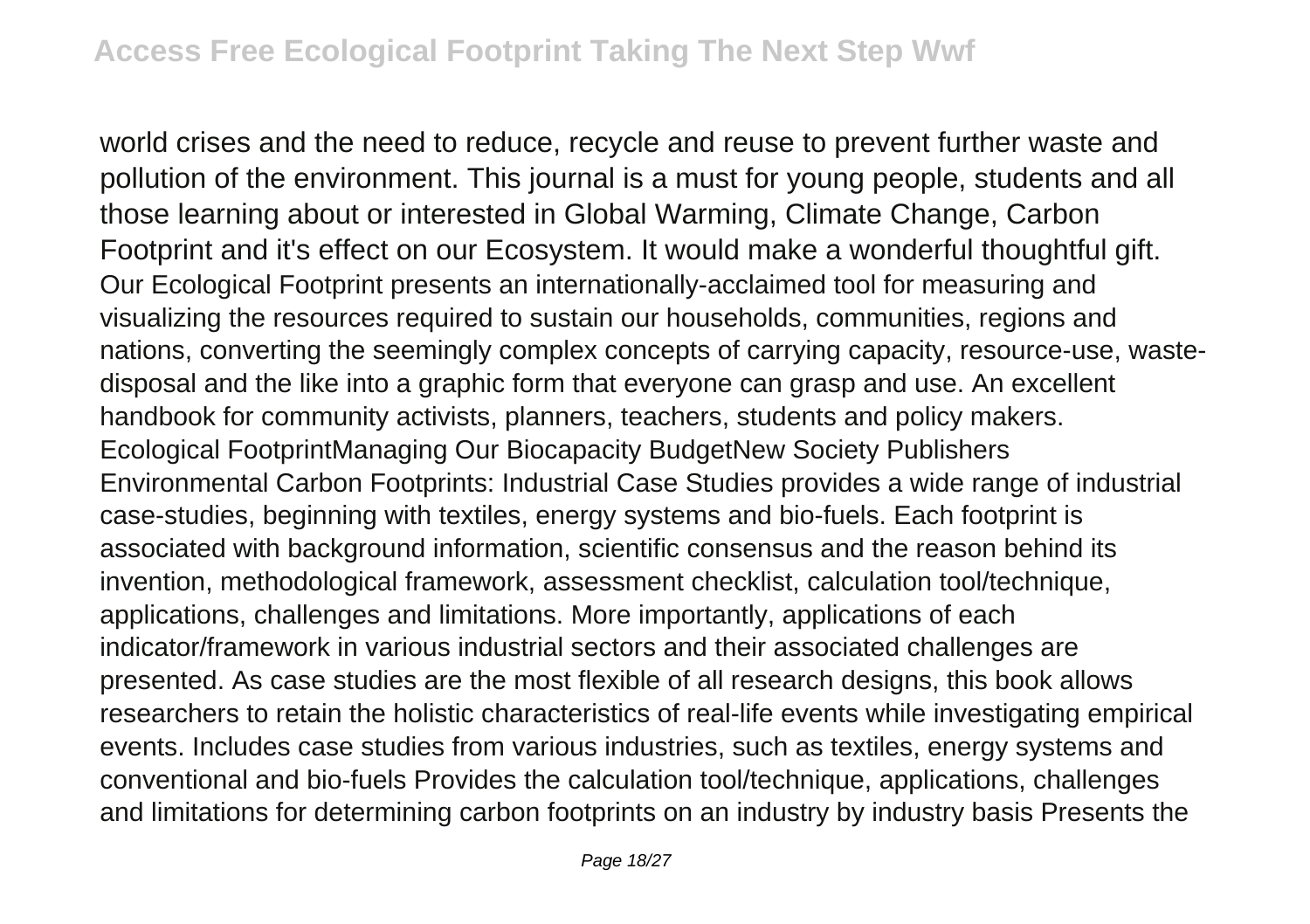background information, scientific consensus and reason behind each case study A look at how new technologies can be put to use in the creation of a more just society. Artificial Intelligence (AI) is not likely to make humans redundant. Nor will it create superintelligence anytime soon. But it will make huge advances in the next two decades, revolutionize medicine, entertainment, and transport, transform jobs and markets, and vastly increase the amount of information that governments and companies have about individuals. AI for Good leads off with economist and best-selling author Daron Acemoglu, who argues that there are reasons to be concerned about these developments. AI research today pays too much attention to the technological hurtles ahead without enough attention to its disruptive effects on the fabric of society: displacing workers while failing to create new opportunities for them and threatening to undermine democratic governance itself. But the direction of AI development is not preordained. Acemoglu argues for its potential to create shared prosperity and bolster democratic freedoms. But directing it to that task will take great effort: It will require new funding and regulation, new norms and priorities for developers themselves, and regulations over new technologies and their applications. At the intersection of technology and economic justice, this book will bring together experts--economists, legal scholars, policy makers, and developers--to debate these challenges and consider what steps tech companies can do take to ensure the advancement of AI does not further diminish economic prospects of the most vulnerable groups of population.

This book highlights the concepts and assessment methods of Ecological Footprints. Ecological footprint is defined as, "a measure of how much area of biologically productive land and water an individual, population or activity requires to produce all the resources it consumes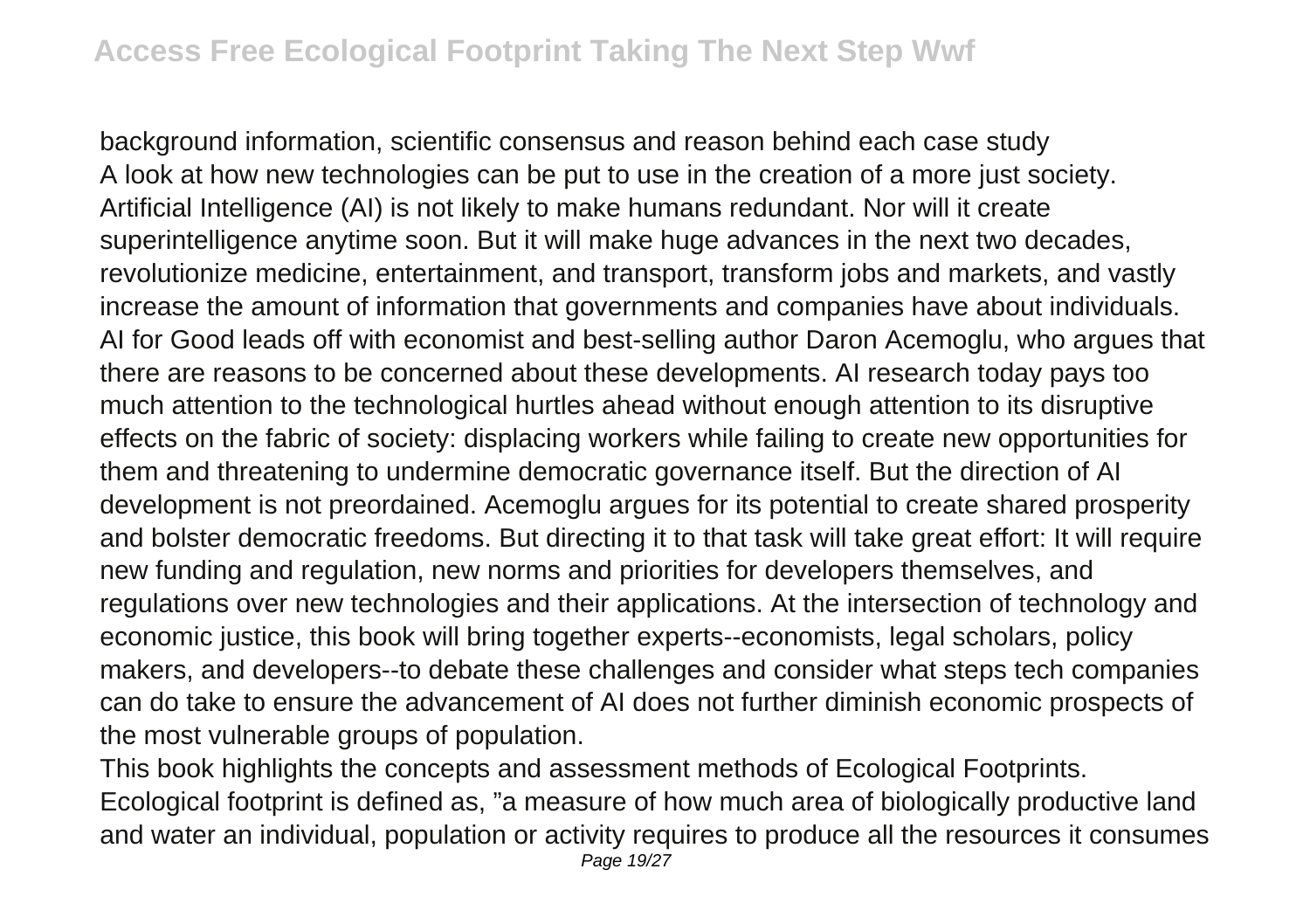and to absorb the waste it generates, using prevailing technology and resource management practices". Developed in 1992 by William Rees, it was the first footprint developed followed by other footprints such as Carbon, Water and Energy. Assessment of Ecological footprints strive for comparing consumption footprint to biological capacity. This book presents five interesting chapters pertaining to the assessment of Ecological Footprints.

How can we design more sustainable industrial and urban systems that reduce environmental impacts while supporting a high quality of life for everyone? What progress has been made towards reducing resource use and waste, and what are the prospects for more resilient, material-efficient economies? What are the environmental and social impacts of global supply chains and how can they be measured and improved? Such questions are at the heart of the emerging discipline of industrial ecology, covered in Taking Stock of Industrial Ecology. Leading authors, researchers and practitioners review how far industrial ecology has developed and current issues and concerns, with illustrations of what the industrial ecology paradigm has achieved in public policy, corporate strategy and industrial practice. It provides an introduction for students coming to industrial ecology and for professionals who wish to understand what industrial ecology can offer, a reference for researchers and practitioners and a source of case studies for teachers.

Part green-lifestyle guide, part popular science, How Bad Are Bananas? is the first book to provide the information we need to make carbon-savvy purchases and informed lifestyle choices and to build carbon considerations into our everyday thinking. The book puts our decisions into perspective with entries for the big things (the World Cup, volcanic eruptions, the Iraq war) as well as the small (email, ironing, a glass of beer). And it covers the range from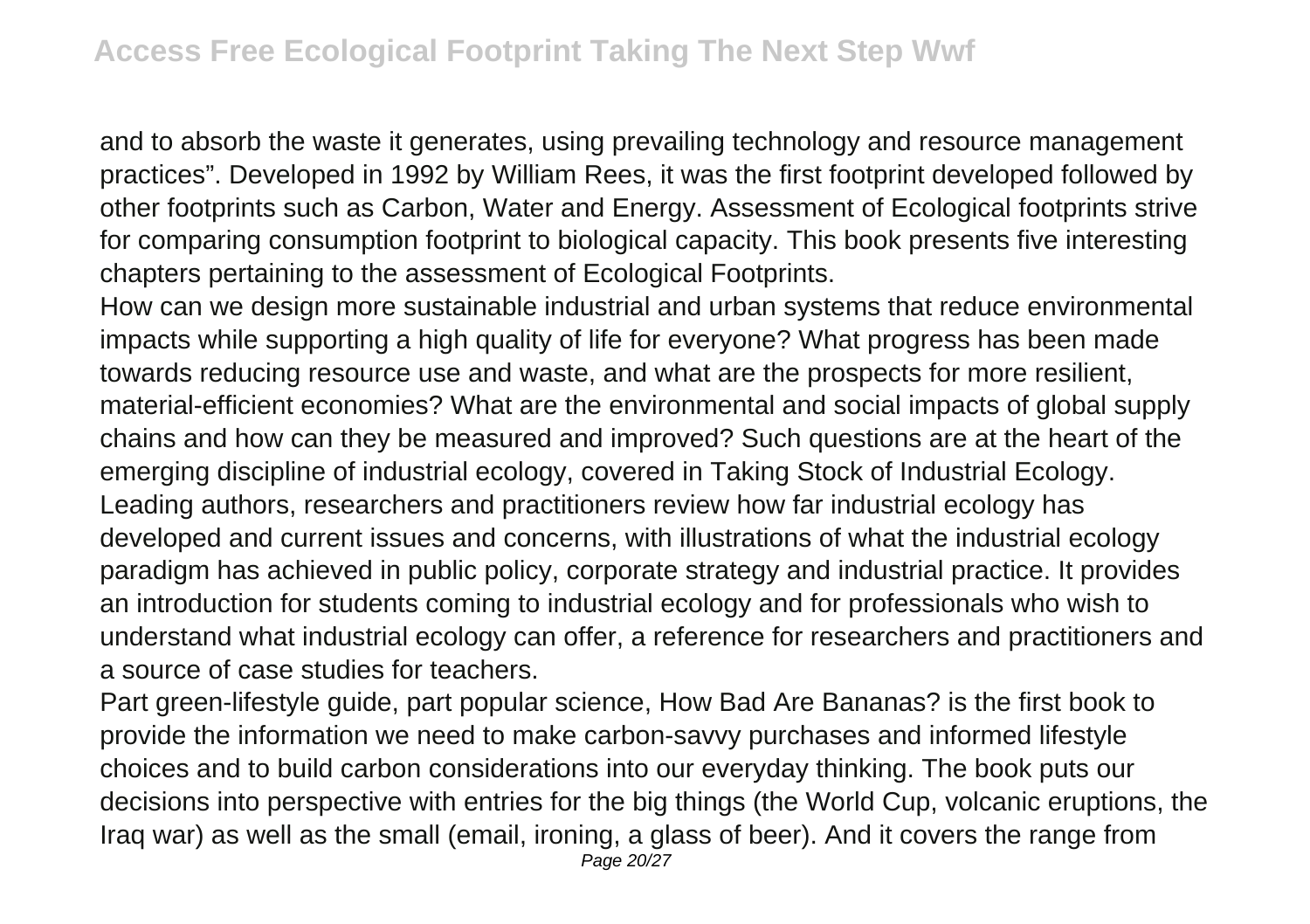birth (the carbon footprint of having a child) to death (the carbon impact of cremation). Packed full of surprises — a plastic bag has the smallest footprint of any item listed, while a block of cheese is bad news — the book continuously informs, delights, and engages the reader. Solidly researched and referenced, the easily digestible figures, statistics, charts, and graphs (including a section on the carbon footprint of various foods) will encourage discussion and help people to make up their own minds about their consumer choices.

Did you know that changing just one high energy lightbulb to a low energy one saves 75kg of carbon dioxide a year? This book provides hundreds of practical ideas for making small changes to your lifestyle that can make a big difference to the environment.

This book explains the role of New Zealand's environmental agencies and regulatory legislation, taking in the impact of international agreements and treaties. It traces the fortunes of sustainable policy approaches and analyzes the activities of the public agencies charged with managing the environment. Moving on to a detailed thematic status report on New Zealand's environment, it examines rural, freshwater, coastal, oceanic, atmospheric and urban zones. Finally, chapters detail public perceptions and normative environmental values as well as the depth of business commitment to environmental responsibility. An ideal introduction to the topic for a diverse range of scholars, the book eschews any specific theoretical framework in charting the recent evolution, current operation and future trajectory of environmentalism in New Zealand. It backs strategic advice with both social and ecological data, and raises questions over the country's reputation for greenness at the same time as recognizing its numerous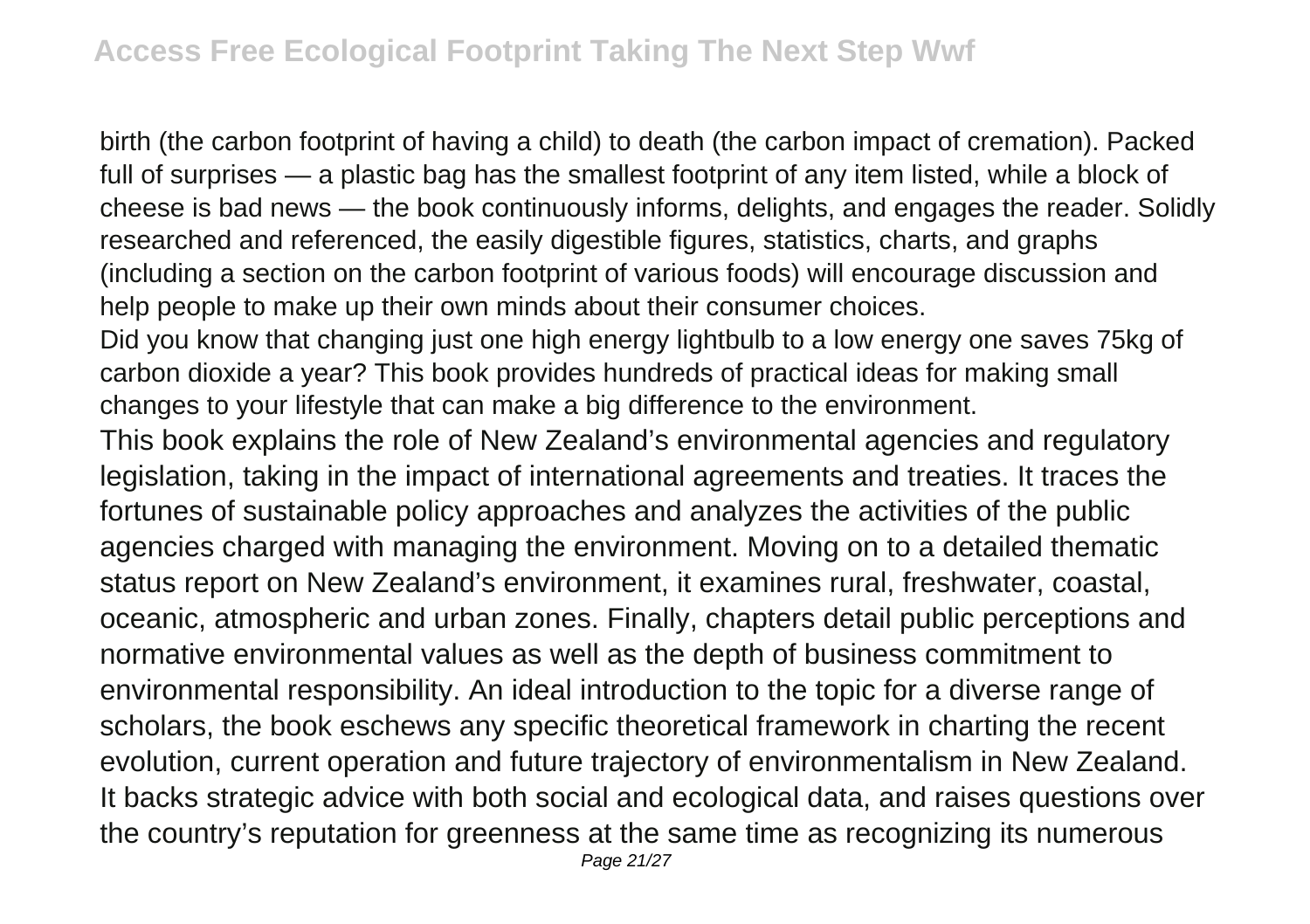achievements. With neat summaries of key issues at the end of each chapter, expansive guidance on further reading, and a multitude of examples ideal for classroom debate, this volume gives us an informed, objective, and wide-ranging appraisal on a topic of increasing centrality in the policy debate.

"Human activity often leaves a trail of harmful carbon behind that directly impacts our planet. This informative book describes how every individual produces a "carbon footprint" by using energy made by burning fossil fuels and by creating waste from packaging that gets thrown away. Find out how to measure your own carbon footprint and see what effect you are having on Earth. Learn about new developments being made to reduce the amount of carbon we create and what steps you can take to make your own "footprint" smaller."--

While overconsumption by the developed world's roughly one billion inhabitants is an abiding problem, another one billion increasingly affluent "new consumers" in developing countries will place additional strains on the earth's resources, argue authors Norman Myers and Jennifer Kent in this important new book. The New Consumers examines the environmental impacts of this increased consumption, with particular focus on two commodities -- cars and meat -- that stand to have the most farreaching effects. It analyzes consumption patterns in a number of different countries, with special emphasis on China and India (whose surging economies, as well as their large populations, are likely to account for exceptional growth in humanity's ecological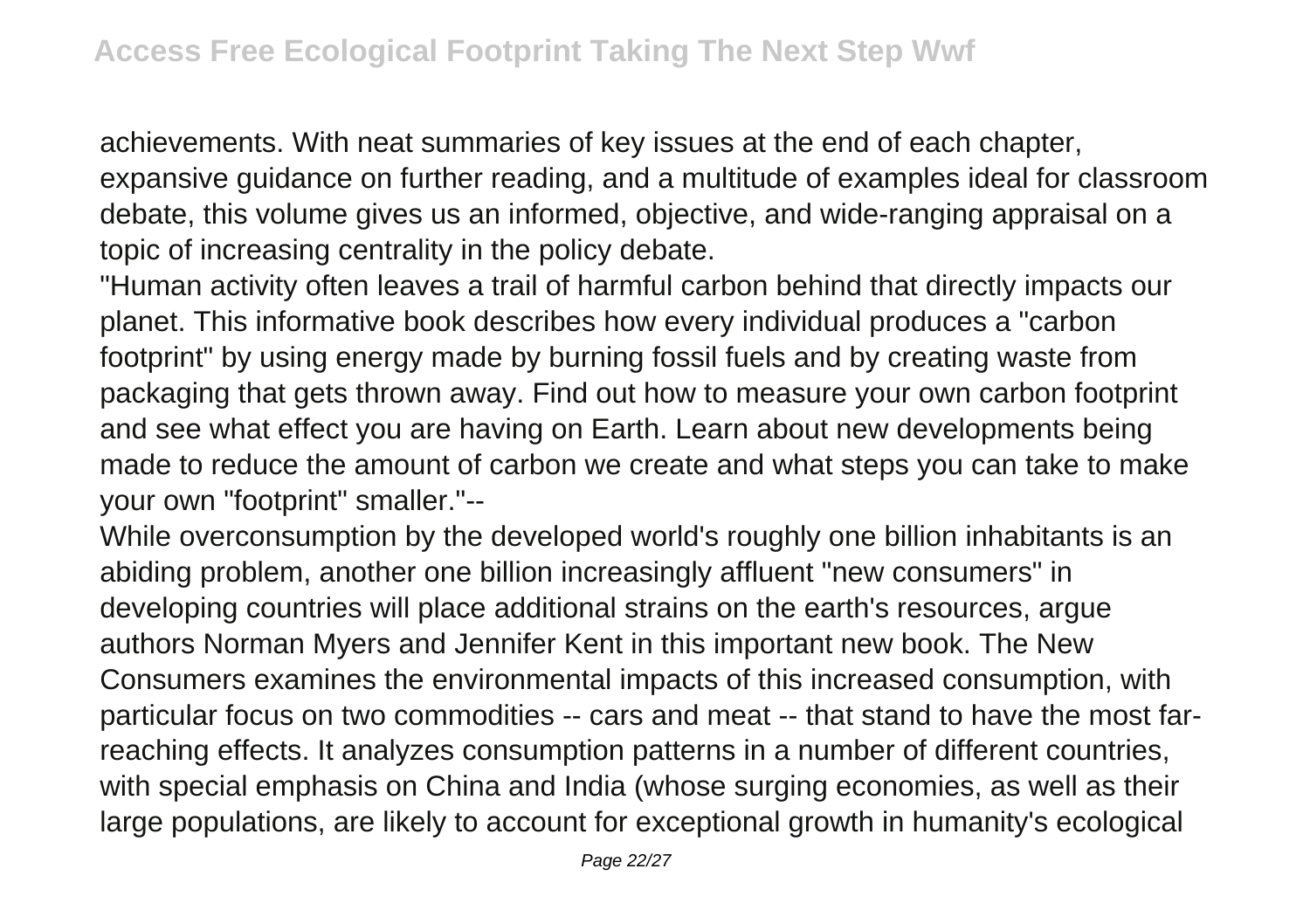footprint), and surveys big-picture issues such as the globalization of economies, consumer goods, and lifestyles. Ultimately, according to the orman Myers and Jennifer Kent, the challenge will be for all of humanity to transition to sustainable levels of consumption, for it is unrealistic to expect "new" consumers not to aspire to be like the "old" ones. Cogent in its analysis, The New Consumers issues a timely warning of a major and developing environmental trend, and suggests valuable strategies for ameliorating its effects.

A celebrated writer on food and sustainability offers fifty straightforward, impactful rules for climate-friendly living "Some strong and rational suggestions for reducing your personal impact here--and when you're eating smart, you'll have the energy to do the movement building we need to change systems too! This book integrates the individual and the societal in a powerful way."--Bill McKibben We all understand just how dire the circumstances facing our planet are and that we all need to do our part to stem the tide of climate change. When we look in the mirror, we can admit that we desperately need to go on a climate diet. But the task of cutting down our carbon emissions feels overwhelming and the discipline required hard to summon. With The Climate Diet, award-winning food and environmental writer Paul Greenberg offers us the practical, accessible guide we all need. It contains fifty achievable steps we can take to live our daily lives in a way that's friendlier to the planet--from what we eat, how we live at home, how we travel, and how we lobby businesses and elected officials to do the right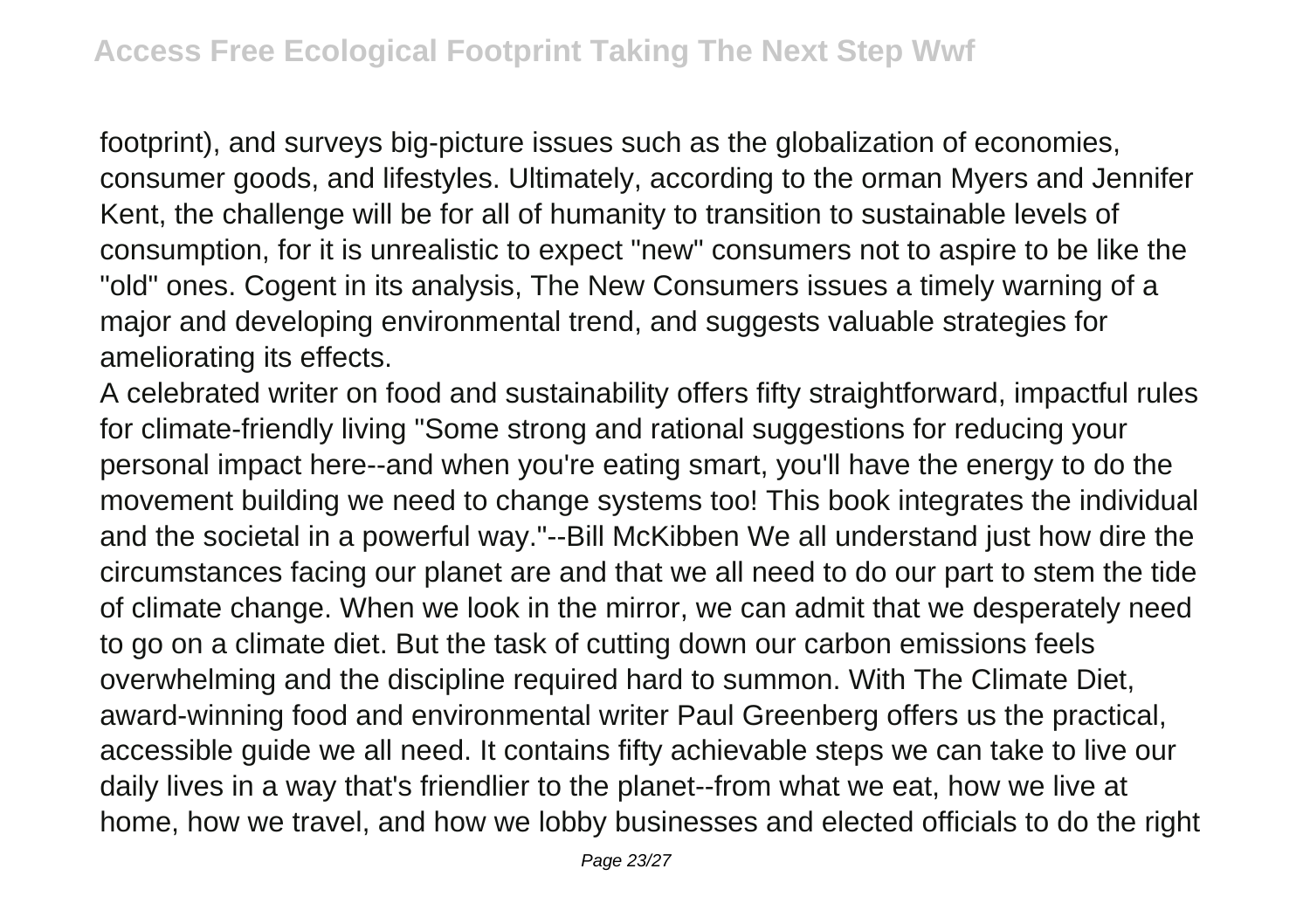thing. Chock-full of simple yet revelatory guidance, The Climate Diet empowers us to cast aside feelings of helplessness and start making positive changes for the good of our planet.

Make Your Contribution to a Greener Earth - Reduce Your Carbon Footprint Now Have you ever wondered how your life has affected the environment that you live in? Have you heard the term 'Carbon Footprint' and been unable to understand the concept in its totality? Are you conscious of the fact that your lifestyle could have led to the depletion of resources that are vital to life on this planet? Well then here is the answer to all your queries. This book aims to educate readers on the various aspects of Carbon Footprint and help find easy and implementable measures to reduce the impact as far as possible. The objective of this book is to help simplify the scientific jargon and make it easy to understand for everyone so that all readers are able to realize and relate to this problem that is staring in the face of mankind. Here is a preview of what you will learn in the book: The concept of Carbon Footprint Means to measure your carbon footprint The significance of Carbon Footprint as an individual as well as a Human being. Understanding what the invisible increments to Carbon Footprint are. The exact short term measures that you can adopt to reduce the footprint. The long term measures that we all must initiate and implement in order to deal with the problem on a global scale. The strange yet real facts about Carbon Footprint that you wouldn't have heard before. With this book you will be armed to tackle the problem right from your homes and be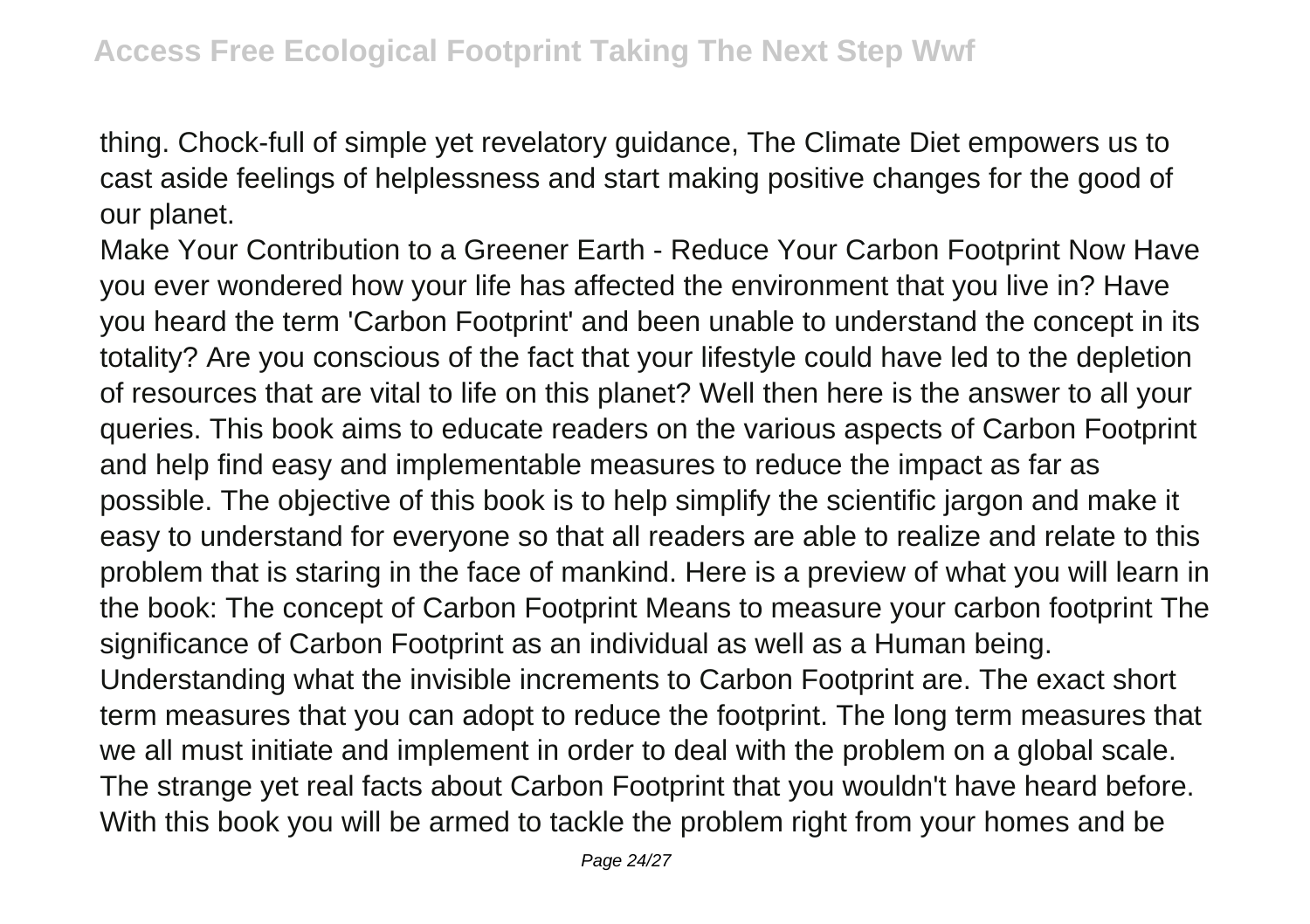able to educate your kids to take steps that will their footprints low. The simple yet proven strategies discussed in the book are aimed at creating awareness on the basics of the problem and help you take small incremental steps in the right direction, right now.It is our duty towards our kids to keep the earth green for them as we inherited it. That is why understanding identifying carbon footprint assumes such vital significance in today's world. Unless you can pin point the specific small things in your everyday lives that add up to the footprint you will not be able to reduce it substantially. This is why the book is so handy for the common man who wants to see a better world for the future generations.Why this book is special Easy language and simplified terms for better understanding. Examples from everyday affairs to help you identify the culprits. Simple and easily implementable steps for you to get started in reducing your Carbon Footprint. Macro level view for a more comprehensive understanding of the global nature of the problem. Great learning value for parents as well as kids. So what are you waiting for? Take action now and do your bit to save our planet for our kids. Start your journey by laying hands on this invaluable source of information. Download your copy today!

Research Paper from the year 2012 in the subject Business economics - Business Ethics, Corporate Ethics, grade: A, , course: Corporate Social Responsibility, language: English, abstract: In this paper, the value of the Ecological Footprint as a management tool for corporations that wish to operate in an environmentally responsible manner will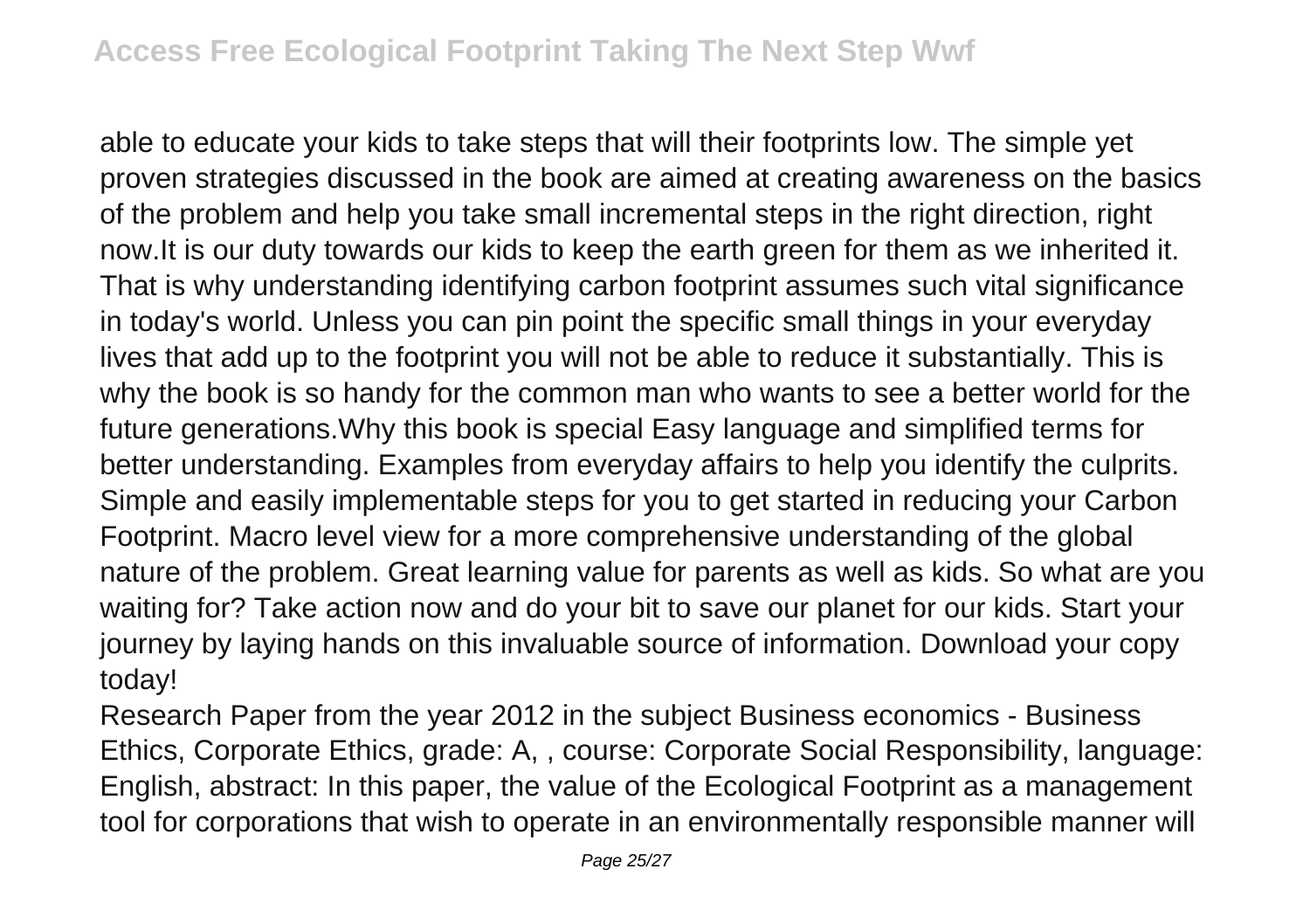be discussed. The paper will be outlined as followed: First, the macro context of today's corporations operating in a globalized economy will be outlined briefly in order to disclose the environmental challenges economic entities are currently facing. Second, I will analyse the key features of the Ecological Footprint in relation to a discussion of the key characteristics that constitute corporate environmentally responsible behaviour and how environmental responsibility relates to the concept of Sustainable Development (SD). Subsequently, the third and main part of the paper will discuss the application of the Ecological Footprint using case studies to demonstrate possible business outcomes. In the conclusion, the results of the analysis will be revised in order to achieve a well- rounded understanding of the potentials and limits of the Ecological Footprint as a management tool to monitor and manage ecological assets. The only metric that tracks how much nature we have – and how much nature we use Ecological Footprint accounting, first introduced in the 1990s and continuously developed, continues to be the only metric that compares overall human demand on nature with what our planet can renew — its biocapacity — and distils this into one number: how many Earths we use. Our economy is running a Bernie Madoff-style Ponzi scheme with the planet. We use future resources to run the present, using more than Earth can replenish. Like any such scheme, this works for a limited time, followed by a crash. Avoiding ecological bankruptcy requires rigorous resource accounting — a challenging task, but doable with the right tools. Ecological Footprint provides a